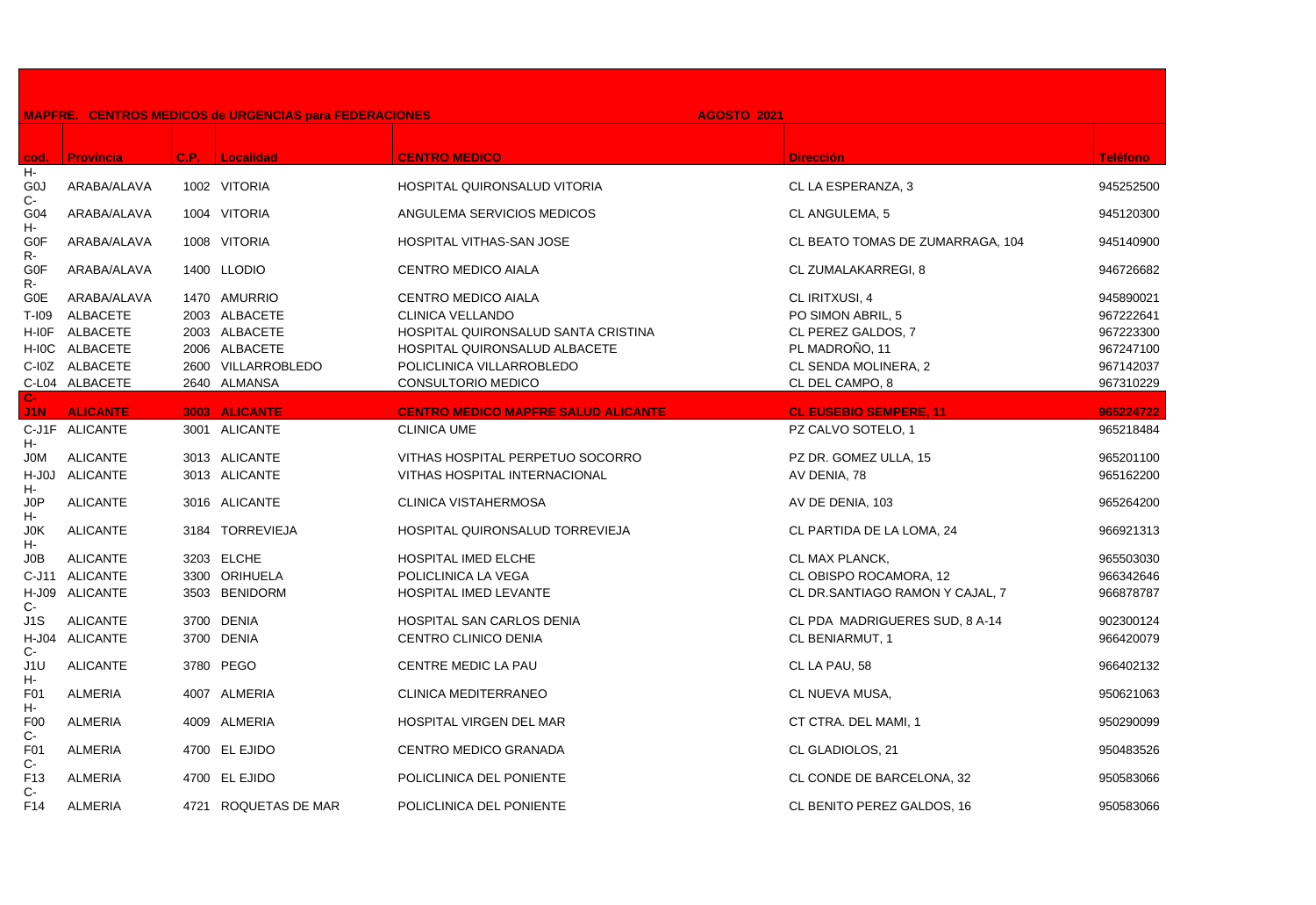| н-                             |                  |      |                           |                                            |                                   |           |
|--------------------------------|------------------|------|---------------------------|--------------------------------------------|-----------------------------------|-----------|
| <b>B00</b><br>н-               | <b>AVILA</b>     |      | 5005 AVILA                | <b>HOSPITAL SANTA TERESA</b>               | AV STA CRUZ DE TENERIFE, 11       | 920221450 |
| P <sub>0</sub> E<br>н-         | <b>BADAJOZ</b>   |      | 6011 BADAJOZ              | HOSPITAL QUIRONSALUD CLIDEBA               | CL ELADIO DE LOS SANTOS, 6        | 924229050 |
| P05<br>C-                      | <b>BADAJOZ</b>   |      | 6300 ZAFRA                | ZAFRA SALUD                                | CL CTRA. LOS SANTOS DE MAIMONA, 0 | 924552755 |
| P08                            | <b>BADAJOZ</b>   |      | 6800 MERIDA               | <b>CLINICA DIANA</b>                       | AV REINA SOFIA, 34                | 924311216 |
| С-<br>Q <sub>06</sub>          | <b>BALEARES</b>  |      | 7011 PALMA                | <b>CENTRO MEDICO MAPFRE SALUD PALMA</b>    | <b>PO DE MALLORCA, 17</b>         | 971222435 |
| н-<br>Q0F                      | <b>BALEARES</b>  |      | 7010 PALMA                | HOSPITAL QUIRONSALUD PALMAPLANAS           | CL CAMI DELS REIS, 308            | 971918000 |
| н-<br>Q0E                      | <b>BALEARES</b>  |      | 7012 PALMA                | <b>CLINICA ROTGER</b>                      | CL SANTIAGO RUSIÑOL, 9            | 971448500 |
| н-<br>Q <sub>09</sub>          | <b>BALEARES</b>  |      | 7014 PALMA                | CLINICA JUANEDA                            | CL COMPANY, 30                    | 971731647 |
| $C-$<br>Q0P<br>C-              | <b>BALEARES</b>  |      | 7100 SOLLER               | CENTRO MEDICO QUIRONSALUD SOLLER           | CL DE SA MAR, 163                 | 971634333 |
| Q <sub>0</sub> Q<br>$C -$      | <b>BALEARES</b>  |      | 7181 PALMANOVA CALVIA     | CENTRO MEDICO QUIRONSALUD PALMANOVA        | CL CORDOBA, 0                     | 971682020 |
| Q0N                            | <b>BALEARES</b>  |      | 7300 INCA                 | CENTRO MEDICO QUIRONSALUD INCA             | CL GRAN VIA COLOM, 201            | 971883030 |
| н-<br>Q <sub>04</sub><br>$C -$ | <b>BALEARES</b>  |      | 7458 PLAYA DE MURO        | HOSPITAL GENERAL DE MURO                   | CL VELER,                         | 971891900 |
| Q <sub>0</sub> O               | <b>BALEARES</b>  |      | 7600 ARENAL-LLUCMAJOR     | CENTRO MEDICO QUIRONSALUD ARENAL           | CL SALUD, 34                      | 971441166 |
| н.<br>Q0H<br>$C-$              | <b>BALEARES</b>  |      | 7609 SON VERI NOU         | HOSPITAL QUIRONSALUD SON VERI              | PS L'ARBREDA, 0                   | 971443030 |
| Q <sub>0</sub> A               | <b>BALEARES</b>  |      | 7620 LLUCMAJOR            | CENTRO DE ESPECIALIDADES MEDICAS LLUCMAJOR | PZ ESPAÑA, 56                     | 971120064 |
| C-<br>Q0R                      | <b>BALEARES</b>  |      | 7630 CAMPOS               | CENTRO MEDICO QUIRONSALUD CAMPOS           | CL MANACOR, 25                    | 971651999 |
| н-<br>QOC<br>C-                | <b>BALEARES</b>  | 7680 | PORTOCRISTO(MANACOR)      | HOSPITAL DE LLEVANT                        | CL ESCAMARLA, 6                   | 971815259 |
| Q <sub>09</sub><br>н-          | <b>BALEARES</b>  |      | 7703 MAHON (MENORCA)      | <b>CLINICA SALUS MENORCA</b>               | AV VIVES LLULL, 6                 | 971351115 |
| Q06<br>н-                      | <b>BALEARES</b>  |      | 7760 CIUTADELLA (MENORCA) | CLINICA SALUS MENORCA                      | CL CANONGE MOLL, S/N,             | 971480508 |
| Q0D                            | <b>BALEARES</b>  |      | 7800 EIVISSA              | POLICLINICO NTRA SRA DEL ROSARIO           | CL VIA ROMANA, 0                  | 971301916 |
| $C-$<br>C1Q                    | <b>BARCELONA</b> |      | 8011 BARCELONA            | <b>CENTRE MEDIC MAPFRE SALUT BARCELONA</b> | <b>CL MUNTANER, 40</b>            | 936344141 |
| н-<br>C <sub>0</sub> X         | <b>BARCELONA</b> |      | 8009 BARCELONA            | HM NENS                                    | CL CONSELL DE CENT, 437           | 932310512 |
| C-<br>C <sub>1</sub> Y         | <b>BARCELONA</b> |      | 8012 BARCELONA            | SEVEN MEDICAL ASSISTANCE                   | CL PRINCEP D'ASTURIES, 43         | 932188212 |
| $C-$<br>C <sub>05</sub>        | <b>BARCELONA</b> | 8027 | <b>BARCELONA</b>          | <b>CENTRE MEDIC CONGRES</b>                | CL PARDO, 10                      | 934081591 |
| н-<br><b>COD</b>               | <b>BARCELONA</b> |      | 8034 BARCELONA            | CLINICA CREU BLANCA                        | AV J.V. FOIX, 71                  | 932522522 |
| $C-$<br>C <sub>1</sub> W       | <b>BARCELONA</b> |      | 8100 MOLLET DEL VALLES    | <b>CETAM VALLES</b>                        | AV Llibertat, 23                  | 935795462 |
| C-<br>C <sub>21</sub>          | <b>BARCELONA</b> |      | 8100 MOLLET DEL VALLES    | <b>CENTRE MEDIC MOLLET</b>                 | AV RIVOLI, 11                     | 935708485 |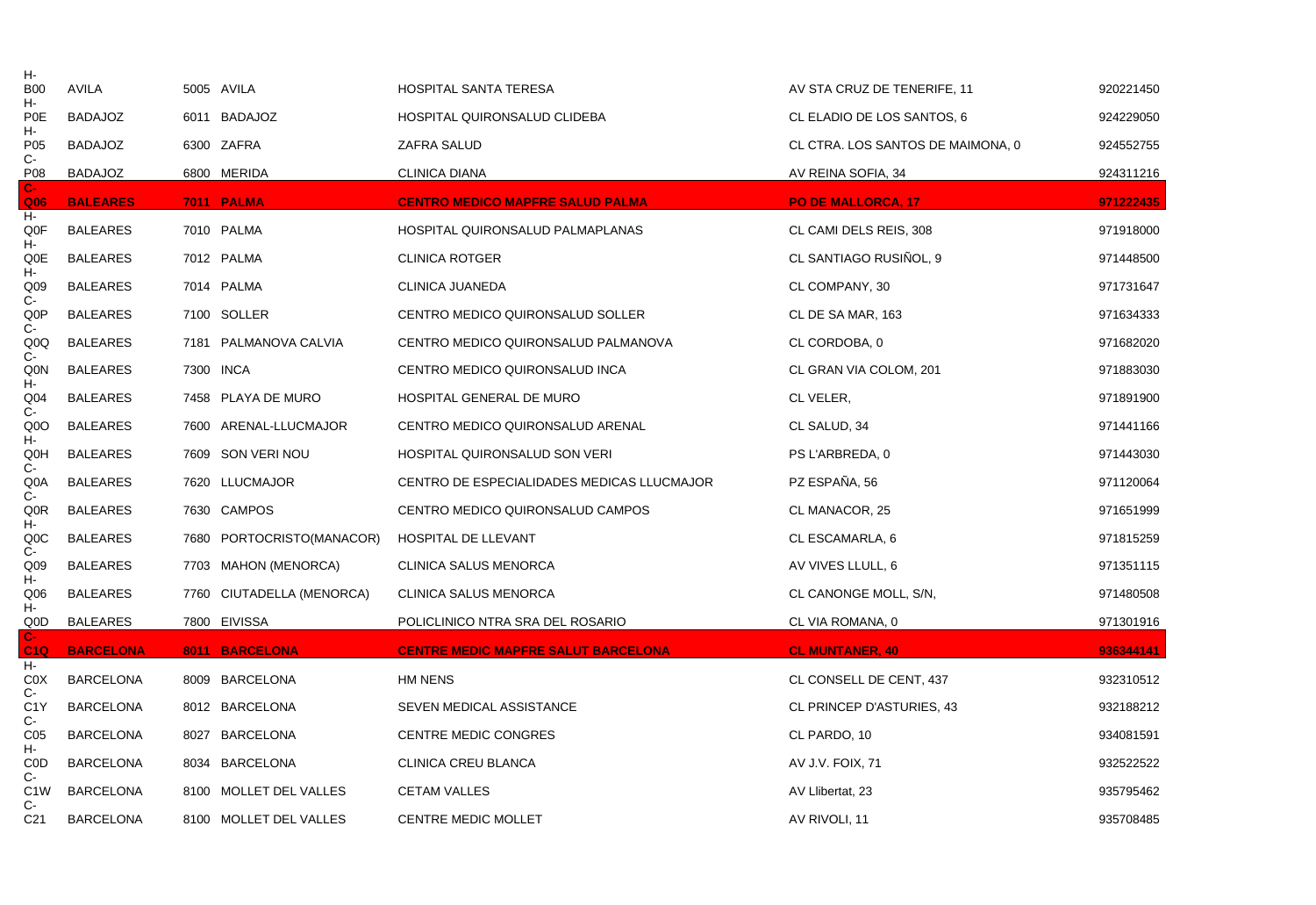| C-                                |                  |          |                           |                                        |                                     |           |
|-----------------------------------|------------------|----------|---------------------------|----------------------------------------|-------------------------------------|-----------|
| C1X<br>$C-$                       | BARCELONA        |          | 8110 MONTCADA I REIXAC    | CENTRE MEDIC NOU MONTREIX              | AV UNITAT, 4                        | 935750040 |
| D <sub>0</sub> D                  | <b>BARCELONA</b> |          | 8130 STA.PERPETUA MOGODA  | POLICLINICA PERE GRAU                  | CL GENIS SALA, 1                    | 935604716 |
| H-D0I                             | <b>BARCELONA</b> |          | 8172 ST. CUGAT DEL VALLES | POLICLINIC TORREBLANCA ST.CUGAT        | AV TORREBLANCA, 2-, 8               | 935891888 |
| $C -$<br>C <sub>23</sub><br>$C -$ | <b>BARCELONA</b> |          | 8184 PALAU DE PLEGAMANS   | PALACENT CENTRE MEDIC                  | AV CATALUNYA, 264                   | 902678440 |
| C <sub>1</sub> C<br>$C -$         | <b>BARCELONA</b> |          | 8190 SANT CUGAT VALLES    | POLICLINIC SANT CUGAT                  | RB RAMBLA DEL CELLER, 129           | 936756979 |
| D <sub>0</sub> C<br>н-            | <b>BARCELONA</b> |          | 8201 SABADELL             | <b>TRAUMA SALUT</b>                    | PL JOAN OLIU, 7                     | 937278090 |
| C <sub>10</sub><br>$C -$          | <b>BARCELONA</b> |          | 8203 SABADELL             | QUIRONSALUD HOSPITAL DEL VALLES        | PS RUBIO I ORS, 23                  | 937283100 |
| C <sub>0</sub> Z<br>н-            | <b>BARCELONA</b> |          | 8210 BARBERA DEL VALLES   | CENTRO MEDICO BARBERA                  | CL RONDA DEL ESTE, 85               | 937188800 |
| C <sub>0</sub> Q<br>C-            | <b>BARCELONA</b> |          | 8221 TERRASA              | APTIMA CENTRE CLINIC                   | CL DR. ROBERT, 5                    | 937365050 |
| C <sub>1</sub> P<br>н-            | <b>BARCELONA</b> |          | 8242 MANRESA              | POLICLINIC BAGES                       | CL SANSA, 10                        | 938749851 |
| C <sub>0</sub> G<br>$C -$         | <b>BARCELONA</b> |          | 8243 MANRESA              | CLINICA ST.JOSEP DE MANRESA            | CL CAPUTXINS, 16                    | 938744050 |
| C12<br>C-                         | <b>BARCELONA</b> |          | 8290 CERDANYOLA           | BRUGUES ASISTENCIAL (CERDANYOLA)       | CL ESGLESIA, 3                      | 936924499 |
| D <sub>0</sub> A<br>$C-$          | <b>BARCELONA</b> |          | 8291 RIPOLLET             | <b>CENTRE MEDIC LES MORERES</b>        | CL DES AFORES 49-51,                | 936915025 |
| D <sub>0</sub> 7<br>$C -$         | <b>BARCELONA</b> |          | 8302 MATARO               | <b>MEDITRAUMA</b>                      | CL BIADA, 119                       | 937984162 |
| D <sub>05</sub><br>$C-$           | <b>BARCELONA</b> |          | 8302 MATARO               | <b>CENTRE MEDIC REHASTET</b>           | CL CAMI DE LA GEGANTA, 31           | 937589805 |
| D <sub>0</sub> K<br>C-            | <b>BARCELONA</b> |          | 8320 EL MASNOU            | <b>TREDIC</b>                          | CL FRANCESC MACIA, 1                | 935555253 |
| D <sub>0</sub><br>$C -$           | <b>BARCELONA</b> |          | 8340 VILASSAR DE MAR      | C.E.M. VILASSAR                        | CL MOSSEN JOAN REBULL, 13 ESC.B BJ. | 937595902 |
| C1B<br>$C-$                       | <b>BARCELONA</b> |          | 8370 CALELLA              | <b>CREU GROGA</b>                      | CL SANT JAUME, 20                   | 937661866 |
| C <sub>28</sub><br>C-             | <b>BARCELONA</b> |          | 8370 CALELLA              | POLICLINICA CALELLA                    | CL ANSELM CLAVE, 148                | 937694588 |
| <b>COT</b><br>$C -$               | <b>BARCELONA</b> |          | 8397 PINEDA DE MAR        | POLICLINICA MARESME                    | CL GARBI, 40                        | 937621717 |
| C18<br>$C-$                       | <b>BARCELONA</b> |          | 8402 GRANOLLERS           | <b>MUTUA DE GRANOLLERS</b>             | PZ PAU CASALS, 0                    | 938600158 |
| C1U<br>$C -$                      | BARCELONA        |          | 8490 TORDERA              | <b>GABIMEDI</b>                        | CL AMADEUS VIVES, 25                | 937643050 |
| <b>NOL</b><br>н-                  | <b>BARCELONA</b> | 8500 VIC |                           | <b>CONSULTORI BAYES VIC</b>            | RD FRANCESC CAMPRODON, 4            | 938893587 |
| <b>COM</b><br>$C -$               | <b>BARCELONA</b> | 8500 VIC |                           | CLINICA SANT JOSEP DE VIC              | PZ DIVINA PASTORA, 13               | 938861090 |
| C <sub>1</sub> F                  | <b>BARCELONA</b> |          | 8520 LES FRANQUESES DEL V | CENTRE MEDIC LES FRANQUESES            | CL LLEVANT, 19                      | 938467926 |
|                                   | C-C1I BARCELONA  |          | 8560 MANLLEU              | CENTRE MEDIC MANLLEU                   | CL BAIXA CORTADA, 7                 | 938514111 |
| $C -$<br>C <sub>24</sub>          | <b>BARCELONA</b> |          | 8640 OLESA DE MONTSERRAT  | SERVEIS AUXILIARS DE MEDICINA INTEGRAL | CL ANSELM CLAVE, 177                | 937785303 |
| $C-$<br>C <sub>1</sub> H          | <b>BARCELONA</b> |          | 8700 IGUALADA             | ASSISTENCIAL ANOIA                     | AV PAISSOS CATALANS, 95             | 938046688 |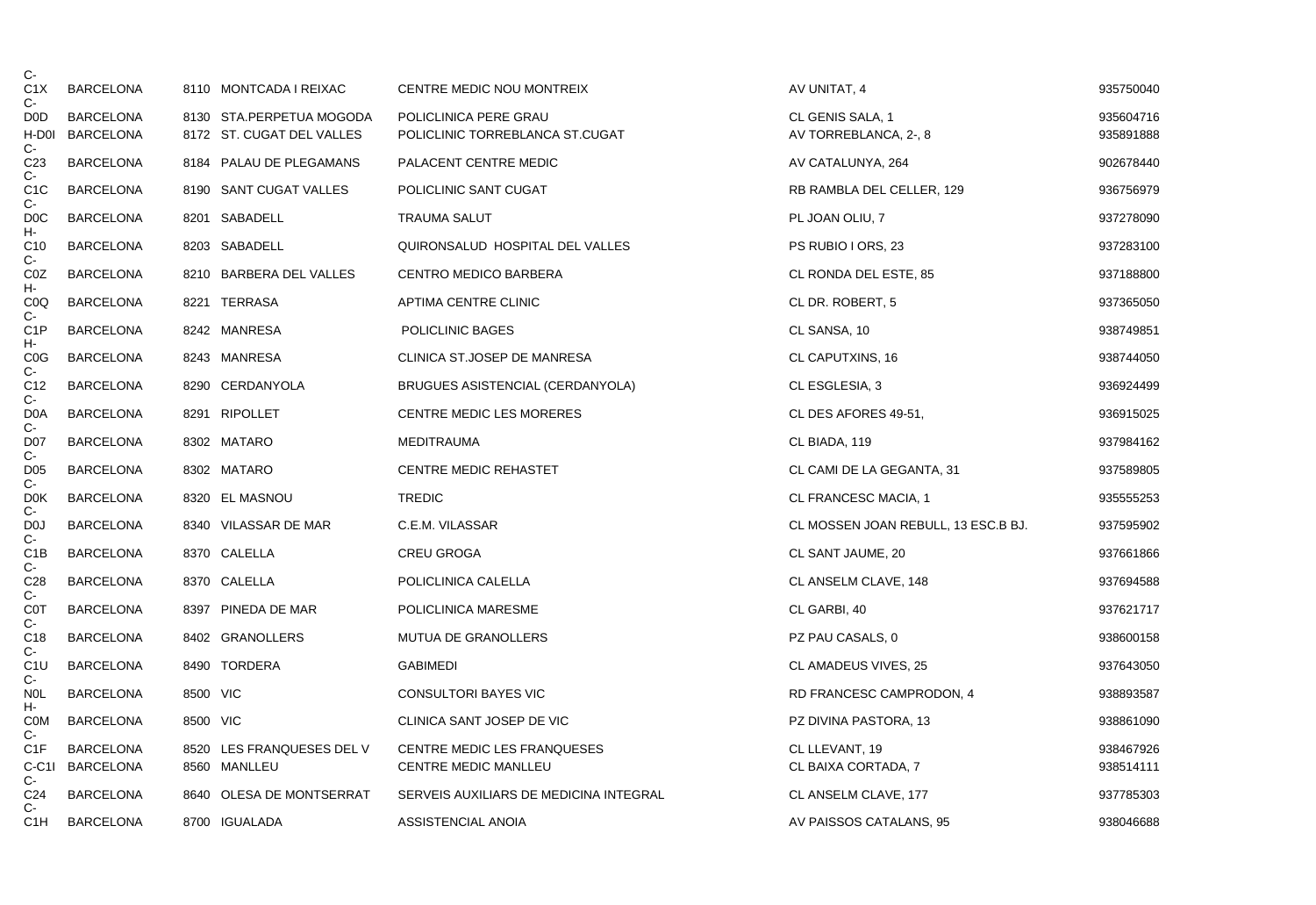| $C -$                           |                  |                                       |                                                    |                                 |           |
|---------------------------------|------------------|---------------------------------------|----------------------------------------------------|---------------------------------|-----------|
| C <sub>1</sub> R<br>C-          | <b>BARCELONA</b> | 8700 IGUALADA                         | MIPS FUNDACIO PRIVADA                              | CL DELICIES, 8                  | 938050404 |
| C <sub>0</sub> X<br>$C -$       | <b>BARCELONA</b> | 8720 VILAFRANCA PENEDES               | <b>SERVEIS MEDICS PENEDES</b>                      | PZ DE LA CREU DE SANTA DIGNA, 1 | 938172299 |
| <b>COK</b><br>$C-$              | <b>BARCELONA</b> | 8740 SANT ANDREU BARCA                | <b>HM SANT ANDREU</b>                              | CL CTRA. DE BARCELONA, 22       | 936821301 |
| COL<br>$C-$                     | <b>BARCELONA</b> | 8830 SANT BOI LLOBREGAT               | <b>MEDISANTBOI</b>                                 | CL INDUSTRIA, 31                | 936302762 |
| C1O<br>C-                       | BARCELONA        | 8840 VILADECANS                       | <b>CENTRE MEDIC MEISA</b>                          | PL SANT HERBLAIN,               | 936473011 |
| COF<br>$C-$                     | <b>BARCELONA</b> | 8850 GAVA                             | <b>BRUGUES ASISTENCIAL (GAVA)</b>                  | CT STA. CREU CALAFELL, 100      | 936333671 |
| <b>COD</b>                      | <b>BARCELONA</b> | 8860 CASTELLDEFELS                    | CENTRE MEDIC CASTELLDEFELS                         | AV CONSTITUCION, 189            | 936656011 |
| C-<br>D <sub>0</sub> E<br>$C -$ | <b>BARCELONA</b> | 8870 SITGES                           | <b>CENTRE MEDIC SITGES</b>                         | CL ESPALTER, 16                 | 938944605 |
| C <sub>13</sub>                 | <b>BARCELONA</b> | 8906 HOSPITALET LLOBREGAT             | <b>GRUP 9 SERVEIS MEDICS</b>                       | AV DEL BOSQUE, 25               | 934373322 |
| C-<br>C1V                       | <b>BARCELONA</b> | 8912 BADALONA                         | CLINICA PERRAMON. CENTRO DE TRAUMATOLOGIA          | CL MARINA, 70                   | 933841811 |
| C-<br>CO <sub>2</sub>           | <b>BARCELONA</b> | 8912 BADALONA                         | <b>IRITEB</b>                                      | CL DOS DE MAYO, 46              | 933847660 |
| $C-$<br><b>CON</b>              | <b>BARCELONA</b> | 8922 STA.COLOMA GRAMENET              | CENTRE D'ACCIDENTS LABORALS I REHABILITAC.GRAMENET | PO LORENZO SERRA, 27            | 934662252 |
| $C-$<br>C <sub>0</sub>          | <b>BARCELONA</b> | 8930 ST. ADRIA DE BESOS               | CENTRO MEDICO VIRGEN DE NURIA                      | CL RICART, 3                    | 934622201 |
| $C-$<br><b>COR</b>              | <b>BARCELONA</b> | 8940 CORNELLA DE LLOBREGAT            | CENTRE ASISTENCIAL BAIX LLOBREGAT                  | CL RUBIO I ORS, 280             | 934740550 |
| $C -$<br>C2B<br>$C -$           | <b>BARCELONA</b> | <b>ESPLUGUES DE</b><br>8950 LLOBREGAT | CENTRE MEDIC ESPLUGUES                             | CL MESTRE JOAN CORRALES, 67     | 934705310 |
| C <sub>00</sub>                 | <b>BARCELONA</b> | 8970 ST.JOAN DESPI                    | CENTRE ASSISTENCIAL ST. JOAN                       | CL LES TORRES, 1                | 933734711 |
| н-<br>G0B                       | <b>BURGOS</b>    | 9006 BURGOS                           | HOSPITAL RECOLETAS BURGOS                          | AV CRUZ ROJA, 0                 | 947244055 |
| $C -$<br>G <sub>0</sub> C       | <b>BURGOS</b>    | 9200 MIRANDA DE EBRO                  | <b>CENTRO MEDICO MIRANDA</b>                       | CL CIUDAD DE VIERZON, 27        | 947347842 |
| н-<br><b>P0F</b>                | <b>CACERES</b>   | 10004 CACERES                         | HOSPITAL QUIRONSALUD CACERES                       | AV UNIVERSIDAD, 5               | 927181360 |
| C-<br>P <sub>0</sub> A          | <b>CACERES</b>   | 10300 NAVALMORAL MATA                 | POLICLINICA NAVALMORAL                             | CL PABLO LUENGO, 23             | 927530044 |
| н-<br>P07                       | <b>CACERES</b>   | 10600 PLASENCIA                       | <b>CLINICA SOQUIMEX</b>                            | AV LA SALLE, 22                 | 927418484 |
| н-<br>E <sub>0</sub> G          | CADIZ            | 11001 CADIZ                           | PLATAFORMA SANITARIA DEL SUR                       | CL FEDUCHY, 8                   | 956070041 |
| н-<br>E04                       | CADIZ            | 11002 CADIZ                           | <b>HOSPITAL SAN RAFAEL</b>                         | CL DIEGO ARIAS, 2               | 956017200 |
| н-<br>E <sub>08</sub>           | CADIZ            | 11130 CHICLANA                        | HOSPITAL VIAMED BAHIA DE CADIZ                     | CL AYALA, 2                     | 956533333 |
| н-<br>E <sub>0</sub> O          | CADIZ            | 11370 LOS BARRIOS                     | HOSPITAL QUIRONSALUD CAMPO DE GIBRALTAR            | AV DE LOS EMPRESARIOS, 0        | 956798300 |
| н-<br>E0D                       | CADIZ            | 11408 JEREZ DE LA FRONTERA            | HOSPITAL JEREZ PUERTA DEL SUR                      | AV PUERTA DEL SUR,              | 956357100 |
| н-<br>E09                       | CADIZ            | 11500 EL PUERTO STA. MARIA            | HOSPITAL SANTA MARIA DEL PUERTO                    | CL VALDES,                      | 956017000 |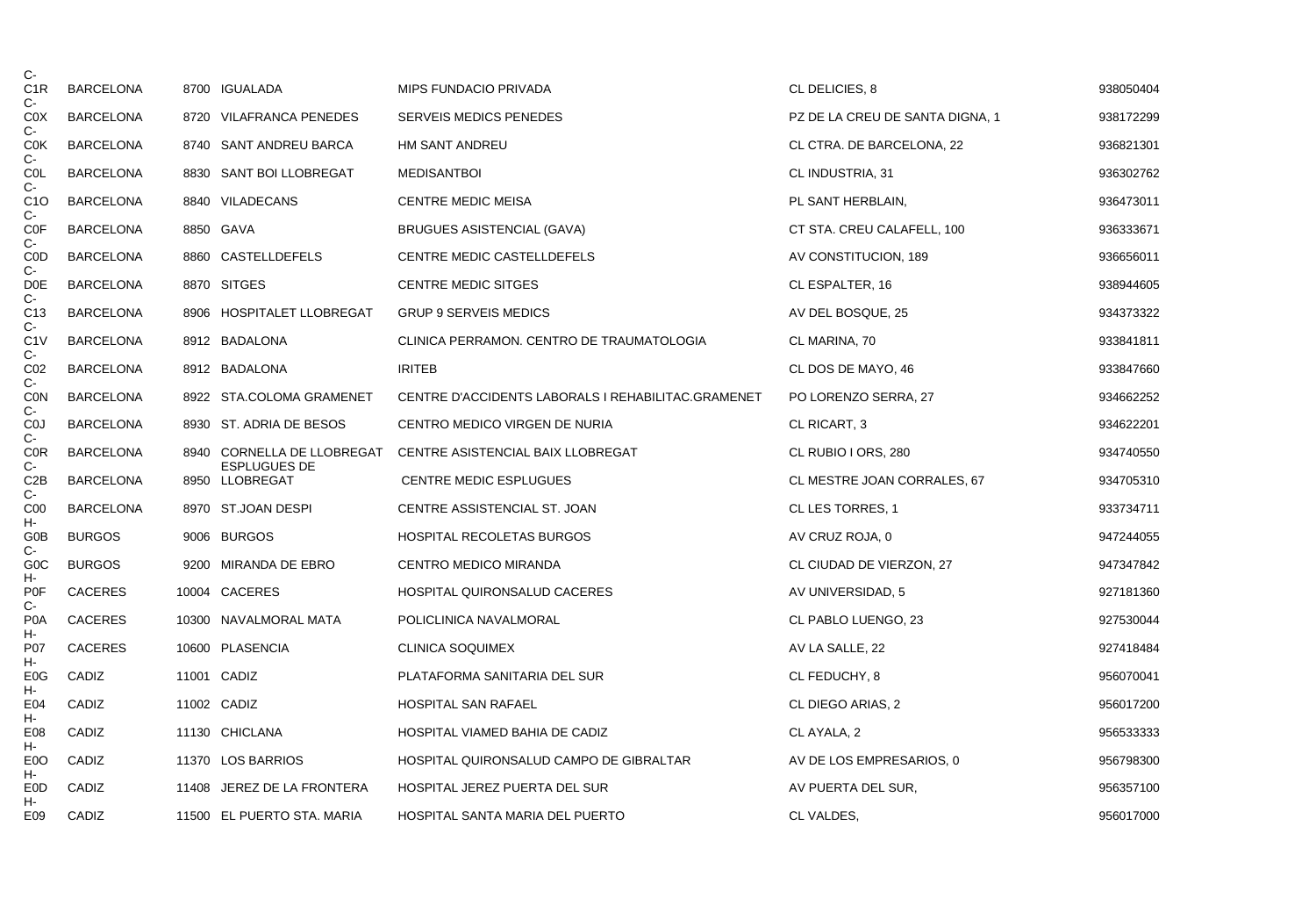| C-                        |                    |                                                        |                                                           |                                                                          |                        |
|---------------------------|--------------------|--------------------------------------------------------|-----------------------------------------------------------|--------------------------------------------------------------------------|------------------------|
| E <sub>0</sub> Q<br>н-    | CADIZ              | 11500 EL PUERTO STA. MARIA                             | <b>CENTRO MEDICO LANSYS</b>                               | CL MICAELA ARAMBURU, 21                                                  | 956871111              |
| E <sub>05</sub><br>H-I0A  | CADIZ<br>CASTELLON | 11540 SANLUCAR BARRAMEDA<br>12004 CASTELLON D LA PLANA | HOSPITAL VIRGEN DEL CAMINO<br>HOSPITAL NISA REY DON JAIME | CL CTRA. SANLUCAR BARRAMEDA-CHIPIONA, 63<br>CL STA. MARIA ROSA MOLAS, 25 | 956048000<br>964726000 |
| н-<br>LOF                 | <b>CIUDAD REAL</b> | 13002 CIUDAD REAL                                      | HOSPITAL QUIRONSALUD CIUDAD REAL                          | CL ALISOS, 19                                                            | 926255008              |
|                           | P-L0F CIUDAD REAL  | 13500 PUERTOLLANO                                      | CENTRO MEDICO QUIRONSALUD PUERTOLLANO                     | CL JUAN BRAVO, 39                                                        | 926425145              |
| $C -$                     | C-L1J CIUDAD REAL  | 13630 SOCUELLAMOS                                      | CENTRO MEDICO LOGAR                                       | CL DON QUIJOTE, 122                                                      | 926400108              |
| E05<br>н-                 | <b>CORDOBA</b>     | 14007 CORDOBA                                          | ASISTENCIA LOS ANGELES                                    | CL SAGUNTO, 19                                                           | 957252450              |
| E <sub>00</sub><br>$C-$   | <b>CORDOBA</b>     | 14012 CORDOBA                                          | HOSPITAL SAN JUAN DE DIOS                                 | AV DEL BRILLANTE, 106                                                    | 957274600              |
| <b>EOU</b><br>$C -$       | <b>CORDOBA</b>     | 14014 CORDOBA                                          | <b>CLINICA BEIMAN</b>                                     | AV DEL ZAFIRO, 0                                                         | 957764786              |
| E <sub>0</sub> S<br>C-    | <b>CORDOBA</b>     | 14100 LA CARLOTA                                       | <b>CENTRO SANITARIO RD NATTURAL</b>                       | PJ ANTONIA CRESPO ROMERO, 0                                              | 957300865              |
| <b>E0R</b><br>$C -$       | <b>CORDOBA</b>     | 14500 PUENTE GENIL                                     | CLINICA PAREJO Y CAÑERO                                   | CL PAREJO Y CAÑERO, 0                                                    | 957609421              |
| E00                       | <b>CORDOBA</b>     | 14850 BAENA                                            | CENTRO MEDICO NUESTRO PADRE JESUS NAZARENO                | CL SAN GONZALO, 15                                                       | 957670907              |
| $C -$<br>E06              | CORDOBA            | 14900 LUCENA                                           | ASISTENCIA MEDICA PERMANENTE NTRA.SRA.DE ARACELI          | CL ANTONIO EULATE, 5                                                     | 957502349              |
| $C-$<br><b>HOP</b>        | <b>A CORUÑA</b>    | 15004 A CORUÑA                                         | <b>CENTRO MEDICO MAPFRE SALUD A CORUÑA</b>                | <b>CL FERNANDO MACIAS, 31</b>                                            | 981145955              |
|                           |                    |                                                        |                                                           |                                                                          |                        |
| $C -$<br><b>HOV</b>       | A CORUÑA           | 15003 A CORUÑA                                         | CLINICA GAIAS CORUÑA                                      | CL CALVO SOTELO, 7                                                       | 981919171              |
| н-<br>H <sub>02</sub>     | A CORUÑA           | 15006 A CORUÑA                                         | I.M.Q. SAN RAFAEL                                         | CL LAS JUBIAS, 82                                                        | 981179004              |
| C-<br>H <sub>0</sub> Z    | A CORUÑA           | 15008 A CORUÑA                                         | <b>CLINICA CORUÑA</b>                                     | PL ALFONSO XIII, 1                                                       | 981925232              |
| н-<br>H <sub>0</sub> 1    | A CORUÑA           | 15009 A CORUÑA                                         | HOSPITAL QUIRONSALUD A CORUÑA                             | CL LONDRES, 24                                                           | 981219800              |
| T-<br>H <sub>05</sub>     | A CORUÑA           | 15011 A CORUÑA                                         | <b>SURBONE</b>                                            | CL VIRREY OSORIO, 30                                                     | 981904000              |
| $C-$<br>H <sub>0</sub> Q  | A CORUÑA           | 15402 FERROL                                           | <b>CENTRO MEDICO QUIRON FERROL</b>                        | CL CORUÑA, 19                                                            | 981369870              |
| н-<br>H <sub>0</sub>      | A CORUÑA           | 15406 FERROL                                           | HOSPITAL GENERAL JUAN CARDONA                             | CL PARDO BAZAN, 0                                                        | 981312500              |
| $C-$<br>H <sub>0</sub>    | A CORUÑA           | 15670 O BURGO-CULLEREDO                                | <b>CLINICA O BURGO</b>                                    | AV CORUÑA, 23                                                            | 981661422              |
| н-<br>H <sub>05</sub>     | A CORUÑA           | 15701 SANTIAGO COMPOSTELA                              | POLICLINICO LA ROSALEDA                                   | CL SANTIAGO LEON DE CARACAS, 0                                           | 981551200              |
| $C -$<br>H <sub>0</sub> S | A CORUÑA           | 15702 SANTIAGO COMPOSTELA                              | <b>CLINICA GAIAS SANTIAGO</b>                             | CL PINTOR JAIME QUESADA, 2                                               | 981566801              |
| C-<br>HOT                 | A CORUÑA           | 15960 RIBEIRA                                          | <b>CLINICA GAIAS RIBEIRA</b>                              | AV LA CORUÑA, 52                                                         | 981835683              |
|                           | C-L02 CUENCA       | 16003 CUENCA                                           | HOSPITAL RECOLETAS CUENCA                                 | AV SAN JULIAN, 1                                                         | 969232500              |
| н-<br><b>COH</b><br>н-    | <b>GIRONA</b>      | 17002 GIRONA                                           | <b>CLINICA BOFILL</b>                                     | RD SANT ANTONI MARIA CLARET, 20                                          | 972204350              |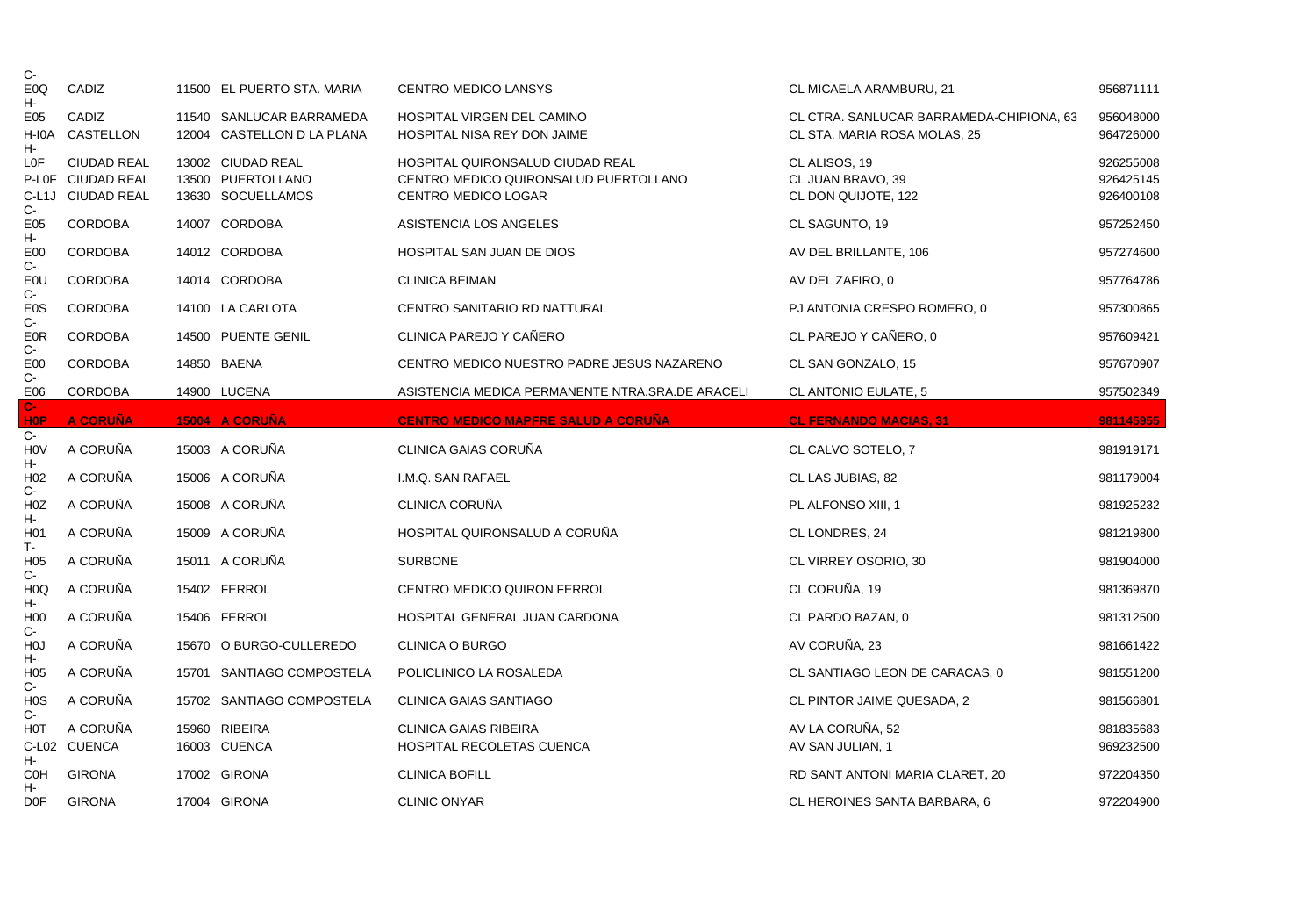| н-                                |                    |            |                            |                                            |                                      |           |
|-----------------------------------|--------------------|------------|----------------------------|--------------------------------------------|--------------------------------------|-----------|
| <b>COW</b><br>н-                  | <b>GIRONA</b>      | 17190 SALT |                            | INSTITUT D'ASSISTENCIA SANITARIA           | CL DR. CASTANY S/N, 0                | 972182500 |
| D <sub>09</sub><br>$C -$          | <b>GIRONA</b>      |            | 17230 PALAMOS              | <b>HOSPITAL DE PALAMOS</b>                 | CL HOSPITAL, 36                      | 972600160 |
| C <sub>1</sub> G                  | <b>GIRONA</b>      |            | 17300 BLANES               | <b>POLIMEDIC</b>                           | CL ANSELM CLAVE, 93                  | 972353525 |
| $C -$<br>C <sub>29</sub><br>$C -$ | <b>GIRONA</b>      |            | 17300 BLANES               | <b>GABIMEDI BLANES</b>                     | CL SES FALQUES, NAU 7-A,             | 972010128 |
| C <sub>26</sub>                   | <b>GIRONA</b>      |            | 17300 BLANES               | <b>CENTRES MEDICAL</b>                     | CL VALENCIA, 3                       | 972334650 |
| $C -$<br>C <sub>25</sub>          | <b>GIRONA</b>      |            | 17310 LLORET DE MAR        | <b>CENTRES MEDICAL</b>                     | CL AGUSTI ORIOL I BOTET, 5           | 972372291 |
| C-<br>C <sub>27</sub>             | <b>GIRONA</b>      |            | 17310 LLORET DE MAR        | <b>GABIMEDI</b>                            | CL MASIA DEL ROSER, 12               | 972377000 |
| $C -$<br>C <sub>2</sub> A         | <b>GIRONA</b>      |            | 17430 ST.COLOMA DE FARNERS | <b>GABIMEDI FARNERS</b>                    | CL CAMPRODON, 40                     | 972877473 |
| н-<br>C <sub>0</sub> K            | <b>GIRONA</b>      |            | 17600 FIGUERES             | <b>CLINICA SANTA CREU</b>                  | CL PERE III, 41                      | 972503650 |
| н-<br><b>COF</b>                  | <b>GIRONA</b>      |            | 17820 BANYOLES             | <b>CLINICA SALUS INFIRMORUM</b>            | CL MS. LLUIS CONSTANS, 130           | 972570208 |
| H-F0I<br>$C -$                    | GRANADA            |            | 18004 GRANADA              | HOSPITAL INMACULADA CONCEPCION             | CL ALEJANDRO OTERO, 8                | 958187700 |
| <b>F0H</b><br>н-                  | GRANADA            |            | 18006 GRANADA              | CLINICA TRAUMATOLOGICA DR. GARCIA NIEVES   | P <sup>o</sup> JARDIN DE LA REINA, 2 | 958128688 |
| F <sub>02</sub><br>н-             | <b>GRANADA</b>     |            | 18008 GRANADA              | SANATORIO NUESTRA SEÑORA DE LA SALUD       | AV STA. MARIA DE LA ALHAMBRA, 6      | 958808880 |
| <b>B02</b>                        | <b>GUADALAJARA</b> |            | 19003 GUADALAJARA          | CLINICA LA ANTIGUA                         | CL CONSTITUCION, 18                  | 949223600 |
| н.<br>G07                         | <b>GIPUZKOA</b>    |            | 20009 SAN SEBASTIAN        | POLICLINICA GUIPUZKOA - GRUPO QUIRONSALUD  | PO MIRAMON, 174                      | 943002843 |
| $C -$<br>G0E<br>C-                | <b>GIPUZKOA</b>    |            | 20012 SAN SEBASTIAN        | <b>KIROLBIDEA</b>                          | CL ALCOLEA PARKEA, 7                 | 943437118 |
| G <sub>0</sub> A                  | <b>GIPUZKOA</b>    |            | 20240 ORDIZIA              | ORDIZIA OSASUN ZENTROA                     | CL GOIERRI KALEA, 0                  | 943164048 |
| н-<br>G04                         | <b>GIPUZKOA</b>    |            | 20400 TOLOSA               | <b>CLINICA LA ASUNCION</b>                 | CL CARRETERA IZASKUN, 9              | 943675799 |
| $C-$<br><b>GON</b>                | <b>GIPUZKOA</b>    |            | 20500 MONDRAGON            | <b>ATHLON</b>                              | CL LORAMENDI, 3                      | 943712604 |
| C-<br>G06                         | <b>GIPUZKOA</b>    |            | 20500 MONDRAGON            | CENTRO MEDICO UDALAITZ                     | PZ EUSKAL HERRIA, 3                  | 943794422 |
| R-<br>G <sub>0</sub> O            | <b>GIPUZKOA</b>    |            | 20800 ZARAUTZ              | ZAINDU REHABILITACION Y MEDICINA DEPORTIVA | CL TAMAIXA, 2                        | 943833355 |
| н-<br>E <sub>0</sub> P            | HUELVA             |            | 21002 HUELVA               | HOSPITAL COSTA DE LA LUZ                   | CL PUNTA UMBRIA, 8                   | 959240652 |
| н-<br>E <sub>0</sub> L            | HUELVA             |            | 21004 HUELVA               | <b>CLINICA LOS NARANJOS</b>                | PS LOS NARANJOS, 1                   | 959243900 |
| $C -$<br>E <sub>0</sub> A         | HUELVA             | 21440 LEPE |                            | URGENCIAS SAN ROQUE DE LEPE                | CL MAYOR, 94                         | 959382020 |
| $C-$<br><b>N04</b>                | <b>HUESCA</b>      |            | 22005 HUESCA               | <b>CENTRO MEDICO MAPFRE SALUD HUESCA</b>   | <b>CL TARBES. 3</b>                  | 974239055 |
| н-<br>N <sub>04</sub>             | <b>HUESCA</b>      |            | 22004 HUESCA               | HOSPITAL VIAMED SANTIAGO                   | CL SARIÑENA, 12                      | 974220600 |
| $C-$<br>N0K                       | HUESCA             |            | 22300 BARBASTRO            | POLICLINICA SOMONTANO                      | AV PIRINEROS, 11                     | 974316515 |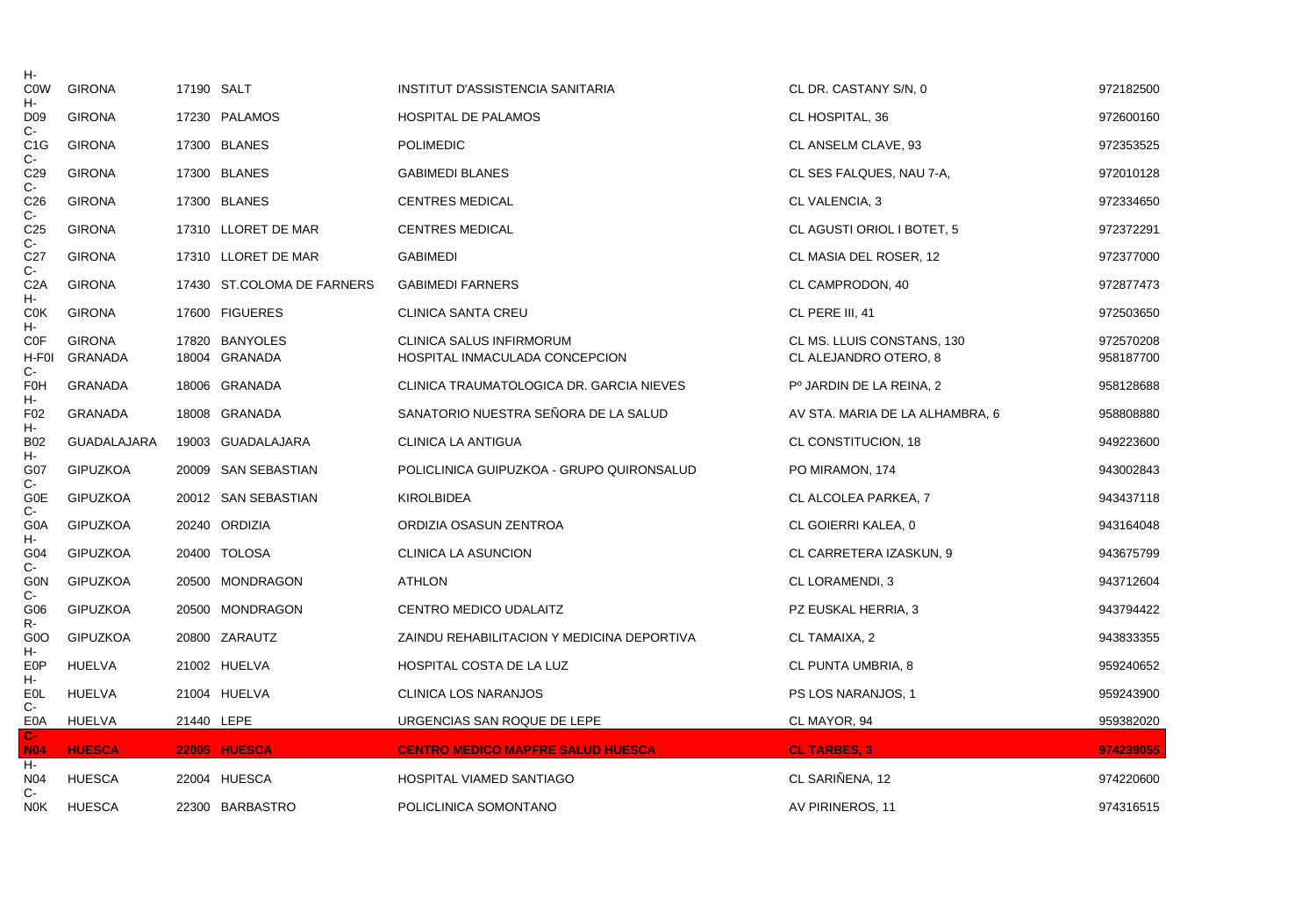| C-<br><b>NOH</b>          | <b>HUESCA</b> |            | 22400 MONZON              | <b>CENTRO MEDICO SEAP</b>                         | CL MURET, 2                          | 974404280 |
|---------------------------|---------------|------------|---------------------------|---------------------------------------------------|--------------------------------------|-----------|
| $C-$<br>N <sub>0</sub>    | <b>HUESCA</b> |            | 22449 CERLER              | * ATENCION SANITARIA DEPORTIVA UTE. CM. CERLER    | ES ESTACION ESQUI DE CERLER, S/N,    | 619637321 |
| $C -$<br>N <sub>0</sub> X | <b>HUESCA</b> |            | 22500 BINEFAR             | CENTRO MEDICO SEAP - POLICLINICAS SEAP BINEFAR    | CL BENITO COLL, 85                   | 974429851 |
| $C-$<br>N <sub>0</sub> Q  | <b>HUESCA</b> |            | 22613 SARDAS              | * ATENCION SANITARIA DEPORTIVA UTE. CM.CANDANCHU  | CL SANTA ANA, 7                      | 619637321 |
| $C-$<br><b>NON</b>        | <b>HUESCA</b> |            | 22640 FORMIGAL-SALLENT G. | * ATENCION SANITARIA DEPORTIVA UTE. CM FORMIGAL   | <b>BS BASE ESTACION, S/N,</b>        | 974490286 |
| $C-$<br>N <sub>O</sub> P  | <b>HUESCA</b> |            | 22661 PANTICOSA           | * ATENCION SANITARIA DEPORTIVA UTE. CM PANTICOSA  | ES ESTACION ESQUI DE PANTICOSA, S/N, | 619637321 |
| $C -$<br>N <sub>0</sub>   | <b>HUESCA</b> | 22700 JACA |                           | POLICLINICA PIRINEOS                              | AV REGIMIENTO GALICIA, 15            | 974355180 |
| $C-$<br>N0T               | <b>HUESCA</b> | 22700 JACA |                           | * SERVICIOS SANITARIOS VALLE DEL ARAGON. CM ASTUN | ASTUN, 0                             | 974372154 |
| н-<br>F <sub>03</sub>     | <b>JAEN</b>   | 23008 JAEN |                           | <b>CLINICA CRISTO REY</b>                         | PO ESTACION, 40                      | 953250440 |
| $C-$<br>F <sub>09</sub>   | JAEN          | 23008 JAEN |                           | POLICLINICA JAEN                                  | AV MADRID, 66                        | 953275565 |
| $C-$<br>F <sub>12</sub>   | JAEN          |            | 23400 UBEDA               | POLICLINICA MEDICO LABORAL UBEDA                  | CL EXPLANADA, 23                     | 953755907 |
| $C-$<br>F07               | JAEN          |            | 23680 ALCALA LA REAL      | CLINICA OSTEODENT                                 | CL VERACRUZ, 10                      | 953582007 |
| C-<br>F <sub>0</sub> Z    | <b>JAEN</b>   |            | 23700 LINARES             | <b>CLINICA CLINIVA</b>                            | CL BAÑOS, 16                         | 953600707 |
| н-<br>K0F                 | <b>LEON</b>   | 24003 LEON |                           | REGLA HM HOSPITALES                               | CL CARDENAL LANDAZURI, 2             | 987236900 |
| н-<br><b>K0E</b>          | <b>LEON</b>   | 24004 LEON |                           | <b>CLINICA SAN FRANCISCO</b>                      | CL MARQUESES DE SAN ISIDRO, 11       | 987251012 |
| $C-$<br>K08               | <b>LEON</b>   |            | 24100 VILLABLINO          | CLINICA SANTA BARBARA                             | CL VEGA DEL PALO, 7                  | 987472222 |
| н-<br><b>K0H</b>          | <b>LEON</b>   |            | 24400 PONFERRADA          | HOSPITAL RECOLETAS PONFERRADA                     | AV GALICIA, 1                        | 987423732 |
| н.<br>K0D                 | <b>LEON</b>   |            | 24400 PONFERRADA          | REAL FUNDACION HOSPITAL DE LA REINA               | CL HOSPITAL, 28                      | 987409109 |
| н-<br>D <sub>0</sub> A    | LLEIDA        |            | 25002 LLEIDA              | VITHAS HOSPITAL MONTSERRAT                        | CL BISBE TORRES, 13                  | 973266300 |
| T-<br>CO <sub>4</sub>     | LLEIDA        |            | 25300 TARREGA             | OSMEDICAL-TAR (CENTRE MEDIC TARREGA)              | AV CATALUNYA, 74                     | 973312825 |
| C-<br>C <sub>10</sub>     | LLEIDA        |            | 25310 AGRAMUNT            | <b>CENTRE MEDIC D'AGRAMUNT</b>                    | CL ANGEL GUIMERA, 3                  | 973392103 |
| н-<br>M02<br>C-           | LA RIOJA      |            | 26140 LARDERO             | <b>CLINICA LOS MANZANOS</b>                       | CL HERMANOS MARISTAS, 0              | 941499490 |
| M03<br>$C -$              | LA RIOJA      |            | 26200 HARO                | <b>GABINETE MEDICO OLARTE Y GRANDIVAL</b>         | CL LUCRECIA ARANA, 10                | 941310456 |
| M02                       | LA RIOJA      |            | 26500 CALAHORRA           | AGRUPACION MEDICA "CALAHORRA"                     | PZ DIEGO CAMPORREDONDO, 7            | 941131900 |
| M-<br>M06                 | LA RIOJA      |            | 26580 ARNEDO              | JOSE LUIS DE BLAS ESTEBAN                         | AV CONSTITUCION, 76                  | 941383928 |
| $C -$<br>H <sub>0</sub> 6 | <b>LUGO</b>   | 27001 LUGO |                           | STORIO. NOSA SRA. DOS OLLOS GRANDES               | CL MONTEVIDEO, 23                    | 982284040 |
| н-<br>H06                 | <b>LUGO</b>   | 27002 LUGO |                           | <b>CLINICA DINAN</b>                              | CL DINAN, 7                          | 982228662 |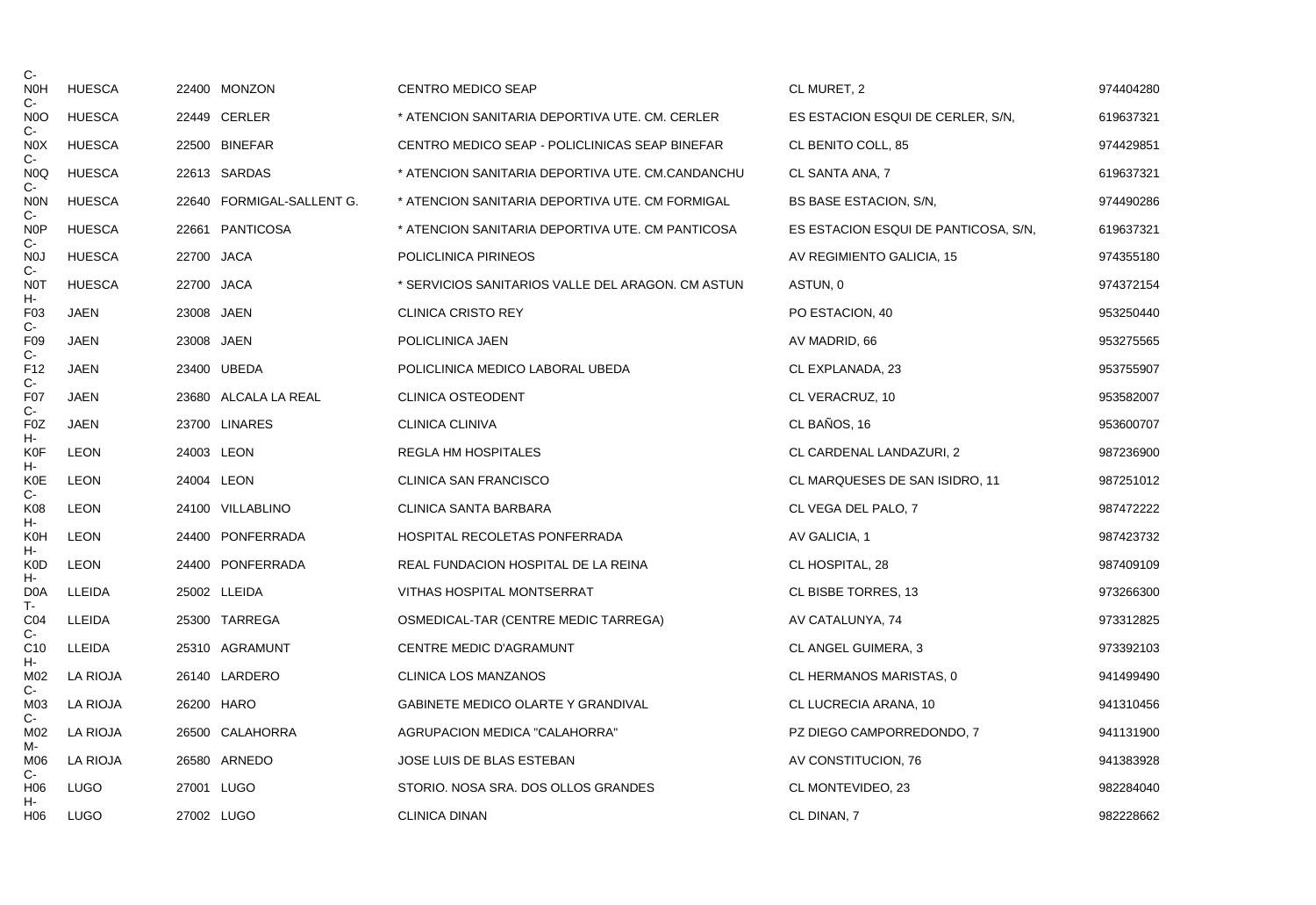| C-                           |               |                          |                                                   |                                  |           |
|------------------------------|---------------|--------------------------|---------------------------------------------------|----------------------------------|-----------|
| H <sub>12</sub><br>C-        | <b>LUGO</b>   | 27004 LUGO               | POLICLINICO LUCENSE                               | CL DR. IGLESIAS OTERO, 0         | 982222854 |
| H <sub>0</sub> X<br>C-       | <b>LUGO</b>   | 27400 MONFORTE DE LEMOS  | CLINICA MEDICA TORRESALUD                         | CL CELSO EMILIO FERREIRO, 20     | 982400894 |
| <b>HOR</b>                   | <b>LUGO</b>   | 27700 RIBADEO            | CENTRO CLINICO RIBADEO                            | CL DIONISIO GAMALLO, 3           | 982106410 |
| C-<br>H14                    | <b>LUGO</b>   | 27800 VILALBA            | CLINICA MEDICA SAN RAMON                          | CL PINTOR LOPEZ GUNTIN, 5        | 982512014 |
| $C-$<br>H <sub>13</sub>      | LUGO          | 27880 BURELA             | CLINICA VIRXE DA MARIÑA                           | AV ARCADIO PARDIÑAS, 145         | 982585807 |
| $\mathbf{C}$ -<br><b>AOV</b> | <b>MADRID</b> | 28001 MADRID             | <b>CENTRO MEDICO MAPFRE SALUD NUÑEZ DE BALBOA</b> | <b>CL NUÑEZ DE BALBOA, 71</b>    | 913964709 |
| н-<br>A0K                    | <b>MADRID</b> | 28002 MADRID             | <b>HOSPITAL SAN FRANCISCO DE ASIS</b>             | CL JOAQUIN COSTA, 28             | 915630360 |
| н-<br>A0J                    | <b>MADRID</b> | 28003 MADRID             | HOSPITAL UNIVERSITARIO VIRGEN DE LA PALOMA        | CL LOMA, 1                       | 915348207 |
| н-<br>A00                    | <b>MADRID</b> | 28007 MADRID             | HOSPITAL BEATA MARIA ANA                          | CL DR ESQUERDO, 83               | 914097423 |
| $C-$<br>A00                  | MADRID        | 28007 MADRID             | CENTRO MEDICO MAESTRANZA                          | CL TELLEZ, 30                    | 915020301 |
| $C -$<br>A <sub>1</sub> R    | MADRID        | 28008 MADRID             | DEYRE, DEPORTE Y REHABILITACION                   | AV VALLADOLID, 71                | 915591174 |
| н.<br>A0D                    | <b>MADRID</b> | 28015 MADRID             | <b>HOSPITAL HM MADRID</b>                         | PZ CONDE VALLE DE SUCHIL, 16     | 914476600 |
| н-<br>A05                    | <b>MADRID</b> | 28016 MADRID             | <b>HOSPITAL SAN RAFAEL</b>                        | CL SERRANO, 199                  | 915649943 |
| C-<br>A <sub>1</sub> D       | MADRID        | 28022 MADRID             | CENTRO MEDICO ALCALA 619                          | CL ALCALA, 619                   | 917430690 |
| C-<br>A0X                    | <b>MADRID</b> | 28023 ARAVACA            | HOSPITAL NISA PARDO DE ARAVACA                    | CL LA SALLE, 12                  | 915129000 |
| н-<br>A03                    | MADRID        | 28035 MADRID             | <b>CLINICA CEMTRO</b>                             | AV VENTISQUERO DE LA CONDESA, 42 | 917355757 |
| н-<br>A04                    | <b>MADRID</b> | 28043 MADRID             | HOSPITAL VITHAS NTRA. SRA. DE AMERICA             | CL ARTURO SORIA, 103             | 914130061 |
| C-<br>A09                    | <b>MADRID</b> | 28045 MADRID             | CLINICA VIRGEN DEL CAMINO                         | PO DE LAS DELICIAS, 150          | 914682861 |
| н-<br>A0B                    | <b>MADRID</b> | 28050 MADRID             | HOSPITAL HM SANCHINARRO                           | CL OÑA, 10                       | 917567800 |
| $C-A11$<br>C-                | <b>MADRID</b> | 28100 ALCOBENDAS         | CLINICA VALDELASFUENTES                           | CL MARQUES DE LA VALDAVIA, 107   | 912293636 |
| <b>B05</b><br>$C-$           | MADRID        | 28110 ALGETE             | <b>VIPRESA</b>                                    | CL NOGAL, 2                      | 916280503 |
| <b>B0F</b><br>C-             | <b>MADRID</b> | 28200 S.LORENZO ESCORIAL | CENTRO MEDICO SAN LORENZO DE EL ESCORIAL          | CL VELAZQUEZ, 17                 | 918961020 |
| A <sub>1</sub> H<br>C-       | <b>MADRID</b> | 28210 VALDEMORILLO       | URGENCIAS MEDICAS CEMEI                           | CL DALI, 23                      | 918977210 |
| A <sub>1</sub> A             | <b>MADRID</b> | 28220 MAJADAHONDA        | <b>CENTRO MEDICO AVERROES</b>                     | CL MIGUEL HERNANDEZ, 19          | 916390838 |
| н-<br>A0G                    | <b>MADRID</b> | 28223 POZUELO DE ALARCON | HOSPITAL UNIVERSITARIO QUIRONSALUD MADRID         | CL DIEGO DE VELAZQUEZ, 1         | 902151016 |
| C-<br>A19                    | <b>MADRID</b> | 28223 POZUELO DE ALARCON | CENTRO MEDICO SOMOSAGUAS                          | CM DE LAS HUERTAS, 6             | 917991790 |
| Н-<br>A08                    | <b>MADRID</b> | 28250 TORRELODONES       | HOSPITAL HM TORRELODONES                          | AV CASTILLO DE OLIVARES. 0       | 912675013 |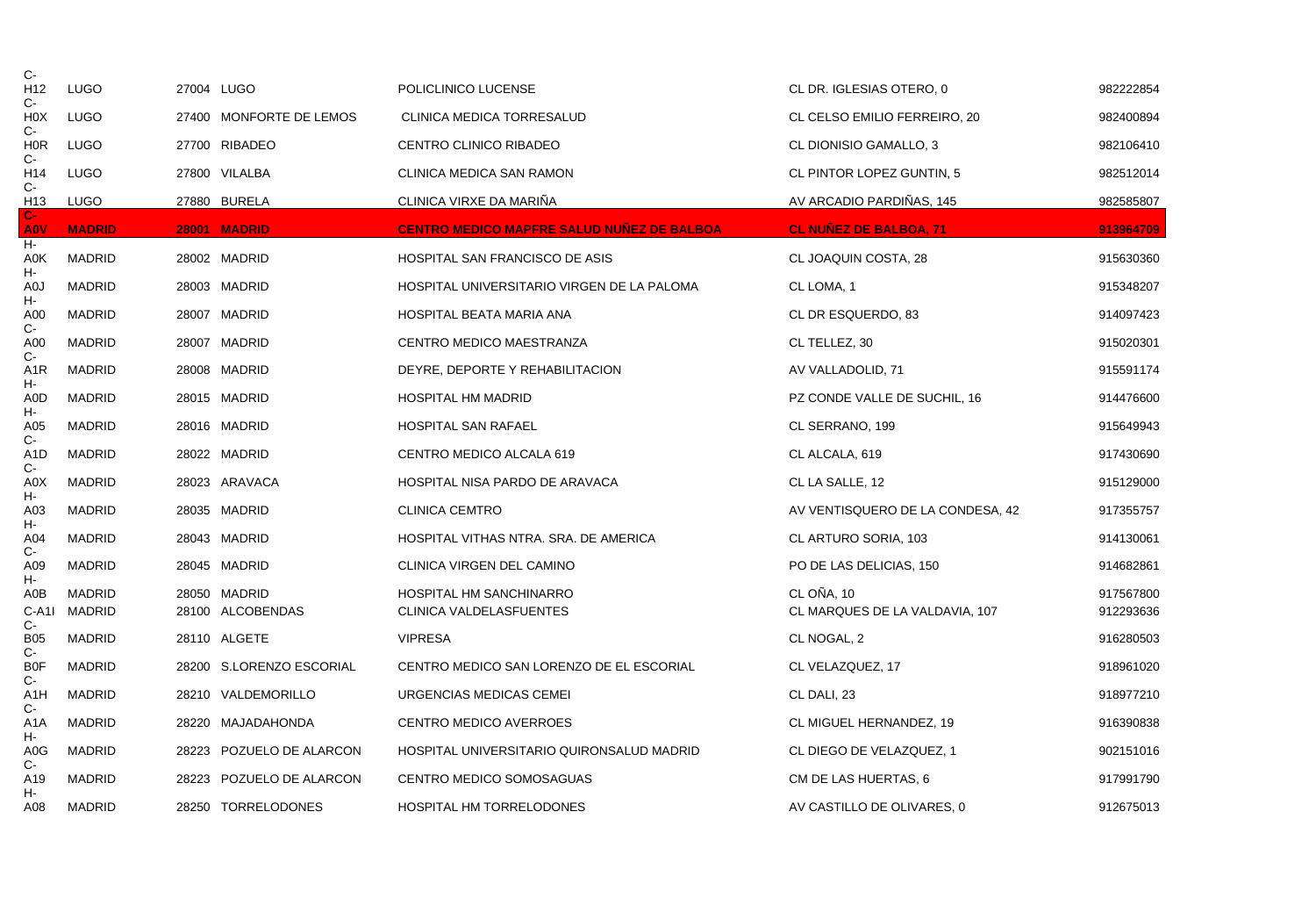| $C -$                     |               |       |                            |                                                   |                                |           |
|---------------------------|---------------|-------|----------------------------|---------------------------------------------------|--------------------------------|-----------|
| A0T<br>C-                 | MADRID        |       | 28300 ARANJUEZ             | <b>CLINICA ATLAS</b>                              | CL POSTAS, 81                  | 918925373 |
| A <sub>1</sub> C<br>$C -$ | <b>MADRID</b> |       | 28341 VALDEMORO            | CENTRO MEDICO VALDEMORO PLAZA                     | PZ CONSTITUCION, 2             | 902557322 |
| A0Z                       | <b>MADRID</b> |       | 28341 VALDEMORO            | POLICLI.IBERICAS SIGLO XXI.GR.IBESUR.CL.VALDEMORO | AV MAR MEDITERRANEO, 3         | 608394962 |
| $C -$<br>A0W              | MADRID        |       | 28500 ARGANDA DEL REY      | CENTRO MEDICO ARGANDA                             | AV DE LOS DERECHOS HUMANOS, 10 | 918757566 |
| н-<br>A07                 | <b>MADRID</b> |       | 28660 BOADILLA DEL MONTE   | <b>HOSPITAL HM MONTEPRINCIPE</b>                  | AV MONTEPRINCIPE, 25           | 917089928 |
| $C-$<br>A1F               | <b>MADRID</b> |       | 28660 BOADILLA DEL MONTE   | CENTRO MEDICO BOADILLA                            | AV NUEVO MUNDO, 14             | 916326040 |
| C-<br>A1K                 | MADRID        |       | 28670 VILLAVICIOSA DE ODON | <b>CENTRO MEDICO SUMMER</b>                       | TR DE LA FUENTECILLA, 3        | 916165656 |
| н-<br>A06                 | MADRID        |       | 28690 BRUNETE              | <b>HOSPITAL LOS MADRONOS</b>                      | CL CTRA. M-501, KM. 17,900, 0  | 902423200 |
| $C -$<br>B <sub>0</sub>   | <b>MADRID</b> |       | 28701 S.SEBASTIAN D REYES  | <b>CLINICA MADRID</b>                             | AV DE ESPAÑA, 46               | 916540022 |
| $C -$<br>A <sub>1</sub> B | <b>MADRID</b> |       | 28770 COLMENAR VIEJO       | POLICLINICA EL MIRADOR                            | CL MOLINO DE VIENTO, 14        | 902933017 |
| н-<br>B <sub>0</sub> C    | <b>MADRID</b> | 28801 | ALCALA DE HENARES          | <b>HOSPITAL HM VALLES</b>                         | CL SANTIAGO, 14                | 918883262 |
| н-<br><b>B03</b>          | <b>MADRID</b> |       | 28805 ALCALA DE HENARES    | CENTRO MEDICO COMPLUTENSE                         | AV GUADALAJARA, 42             | 918820189 |
| $C -$<br>B <sub>0</sub> G | MADRID        | 28850 | TORREJON DE ARDOZ          | CLINICA CELLOSA                                   | CL SOLANA, 12                  | 916753072 |
| C-<br>A <sub>1</sub> O    | MADRID        |       | 28850 TORREJON DE ARDOZ    | CENTRO MEDICO INTEGRAL HENARES                    | CL LONDRES, 29                 | 916487500 |
| $C -$<br>A11              | <b>MADRID</b> |       | 28864 AJALVIR              | CEMAJ ESPECIALIDADES Y EMERGENCIAS                | CR DAGANZO, 0                  | 918844089 |
| $C-$<br>A <sub>1</sub> G  | <b>MADRID</b> |       | 28903 GETAFE               | CENTRO DE ESPECIALIDADES MEDICAS GETAFE           | CL HUELVA, 1                   | 916018752 |
| C-<br>B <sub>0</sub>      | MADRID        |       | 28912 LEGANES              | <b>MEDICENTRO LEGANES</b>                         | CL SAN CRISTOBAL, 18           | 902933084 |
| н-<br>A0H                 | <b>MADRID</b> |       | 28922 ALCORCON             | HOSPITAL QUIRONSALUD SUR                          | CL ESTAMBUL, 30                | 916496600 |
| $C-$<br><b>B0E</b>        | <b>MADRID</b> |       | 28935 MOSTOLES             | <b>IBERMEDIC SUR</b>                              | CL RIO SELLA, 10               | 916475050 |
| н-<br>A0E                 | MADRID        |       | 28938 MOSTOLES             | HOSPITAL HM PUERTA DEL SUR                        | AV CARLOS V, 70                | 902089800 |
| C-<br>A17                 | <b>MADRID</b> |       | 28943 FUENLABRADA          | <b>CLINICA MADRID</b>                             | AV DE EUROPA, 21               | 916084214 |
| $C -$<br>B <sub>0</sub> B | <b>MADRID</b> |       | 28945 FUENLABRADA          | <b>CLINICA MADRID</b>                             | AV LEGANES, 35                 | 916000754 |
| $C -$<br>A18              | MADRID        |       | 28981 PARLA                | CLINICA WELLCARE MEDICA                           | AV DE LAS LAGUNAS, 4           | 916644545 |
| $C-$<br><b>FOX</b>        | <b>MALAGA</b> |       | 29007 MALAGA               | <b>CENTRO MEDICO MAPFRE SALUD MALAGA</b>          | <b>AV ANDALUCIA, 24</b>        | 951305500 |
| н.<br><b>F0K</b>          | MALAGA        |       | 29010 MALAGA               | <b>CHIP HOSPITAL</b>                              | AV CARLOS HAYA, 121            | 951011150 |
|                           | H-F0J MALAGA  |       | 29016 MALAGA               | VITHAS SANIDAD MALAGA INTERNACIONAL               | AV PINTOR SOROLLA, 2           | 952224367 |
| н-<br>FOH                 | MALAGA        |       | 29600 MARBELLA             | HOSPITAL QUIRONSALUD MARBELLA                     | AV SEVERO OCHOA, 22            | 952774200 |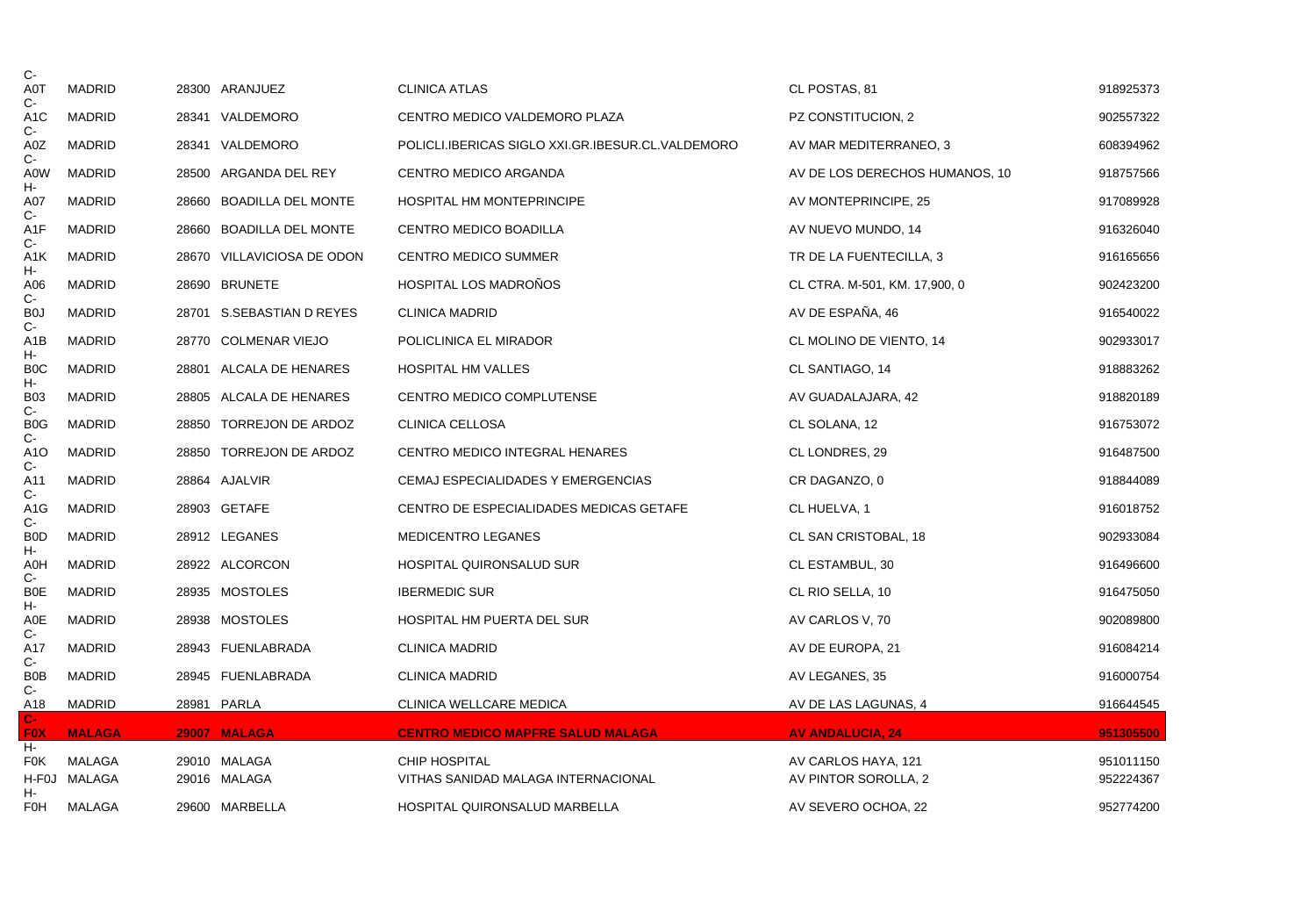| C-                        |                |                                          |                                                |                                 |           |
|---------------------------|----------------|------------------------------------------|------------------------------------------------|---------------------------------|-----------|
| F <sub>0</sub> B<br>$C -$ | MALAGA         | 29602 MARBELLA                           | <b>CLINICA OCHOA</b>                           | PO MARITIMO DE MARBELLA,        | 952861400 |
| <b>F0E</b><br>н-          | <b>MALAGA</b>  | 29620 TORREMOLINOS                       | CLINICA SANTA ELENA                            | CL LOS ALAMOS,                  | 952385555 |
| F <sub>08</sub><br>$C-$   | <b>MALAGA</b>  | 29630 BENALMADENA<br><b>SAN PEDRO DE</b> | VITHAS HOSPITAL INTERNACIONAL XANIT            | CN DE GILABERT S/N              | 952367190 |
| F11<br>н-                 | MALAGA         | 29670 ALCANTARA                          | SERVICIO MEDICO SAN PEDRO                      | CL SAN ANDRES, 11               | 952782865 |
| F <sub>0</sub> B<br>н-    | MALAGA         | 29680 ESTEPONA                           | <b>HOSPITEN ESTEPONA</b>                       | CA NACIONAL, 340, KM. 162       | 952760600 |
| <b>F0E</b>                | MALAGA         | 29680 ESTEPONA                           | <b>CENYT HOSPITAL</b>                          | AV ANDALUCIA, 2                 | 902300031 |
| н-                        | C-J1L MURCIA   | 30009 MURCIA                             | CENTRO MEDICO VIRGEN DE LA CARIDAD MURCIA      | CL OLOF PALME,                  | 968280023 |
| J0E                       | <b>MURCIA</b>  | 30010 MURCIA                             | <b>HOSPITAL MESA DEL CASTILLO</b>              | <b>RD SUR, 20</b>               | 968246116 |
|                           | H-J0L MURCIA   | 30011 MURCIA                             | <b>HOSPITAL QUIRONSALUD MURCIA</b>             | CL MIGUEL HERNANDEZ, 12         | 968365000 |
| $C -$                     | T-J00 MURCIA   | 30011 MURCIA                             | SERVICIO TRAUMATOLOGIA DRES. RIPOLL Y DE PRADO | AV MIGUEL HERNANDEZ, 12         | 968265177 |
| JOS                       | <b>MURCIA</b>  | 30204 CARTAGENA                          | <b>PRACTISER</b>                               | CL JUAN FERNANDEZ, 53           | 968330033 |
|                           | H-J05 MURCIA   | 30204 CARTAGENA                          | CENTRO MEDICO VIRGEN DE LA CARIDAD             | CL JORGE JUAN, 30               | 968506666 |
| $C -$                     | H-J0F MURCIA   | 30205 CARTAGENA                          | HOSPITAL PERPETUO SOCORRO                      | CL SEBASTIAN FERIGAN, 12        | 968510500 |
| J1H<br>н-                 | <b>MURCIA</b>  | 30400 CARAVACA DE LA CRUZ                | CLINICA DR. BERNAL                             | CL DR. ROBLES, S/N              | 968705541 |
| J0H                       | <b>MURCIA</b>  | 30500 MOLINA DE SEGURA                   | <b>HOSPITAL DE MOLINA</b>                      | CL ASOCIACION, 0                | 968644030 |
| $C-$                      | C-J04 MURCIA   | 30510 YECLA                              | ZAFRILLA SERVICIOS MEDICOS SANITARIOS          | CL PARQUE DE LA CONSTITUCION, 5 | 968790891 |
| J <sub>1</sub> C<br>$C -$ | <b>MURCIA</b>  | 30510 YECLA                              | <b>ALTIPLANO SALUD</b>                         | CL FABRICAS, 3                  | 968794425 |
| J1P<br>$C -$              | <b>MURCIA</b>  | 30520 JUMILLA                            | ALTIPLANO SALUD                                | PZ ALCOHOLERA TOMAS MENOR, 3    | 968757564 |
| J <sub>1</sub> G<br>$C-$  | <b>MURCIA</b>  | 30550 ABARAN                             | <b>CLINICA SAN DAMIAN</b>                      | AV CONSTITUCION, 3              | 968450720 |
| J1K<br>$C -$              | <b>MURCIA</b>  | 30730 SAN JAVIER                         | CENTRO MEDICO VIRGEN DE LA CARIDAD SAN JAVIER  | AV BALSICAS, 23                 | 868064868 |
| J1M                       | <b>MURCIA</b>  | 30740 SAN PEDRO DEL PINATAR              | CENTRO MEDICO VIRGEN DE LA CARIDAD PINATAR     | AV DE LAS SALINAS, 11           | 968181815 |
| $T-J03$<br>$C -$          | <b>MURCIA</b>  | 30800 LORCA                              | CLINICA DE MEDICINA DEL DEPORTE (CLIMEDE)      | CL SAINT FONS, 1                | 968444929 |
| J1D                       | <b>MURCIA</b>  | 30800 LORCA                              | HOSPITAL VIRGEN DEL ALCAZAR DE LORCA           | CL ALAMEDA DE LOS TRISTES, S/N  | 968468600 |
| $C -$                     | C-J14 MURCIA   | 30820 ALCANTARILLA                       | CLINICA MEDICO QUIRURGICA SAN JOSE             | CL MAESTRA LOLA MESEGUER        | 968800600 |
| M00<br>н-                 | NAVARRA        | 31003 PAMPLONA                           | <b>CLINICA SAN FERMIN</b>                      | AV GALICIA, 2                   | 948235850 |
| M01<br>$C -$              | NAVARRA        | 31008 PAMPLONA                           | CLINICA UNIVERSIDAD DE NAVARRA                 | AV PIO XII, 36                  | 948255400 |
| M04<br>$C -$              | <b>NAVARRA</b> | 31500 TUDELA                             | CENTRO MEDICO ASISTENCIAL LA RIBERA            | CL AÑON BAIGORRI, 1             | 948410000 |
| H <sub>1</sub> A<br>$C -$ | <b>OURENSE</b> | 32002 OURENSE                            | <b>CENTRO MEDICO SEMECOR</b>                   | CL MATEO DE PRADO, 12           | 988243300 |
| H <sub>1</sub> C<br>н-    | <b>OURENSE</b> | 32003 OURENSE                            | <b>CLINICA CASIANO</b>                         | CL RUA DO PROGRESO, 161         | 988370479 |
| H08                       | <b>OURENSE</b> | 32003 OURENSE                            | CO.SA.GA COOPERATIVA SANITARIA DE GALICIA      | CL SAENZ DIEZ, 11               | 988371710 |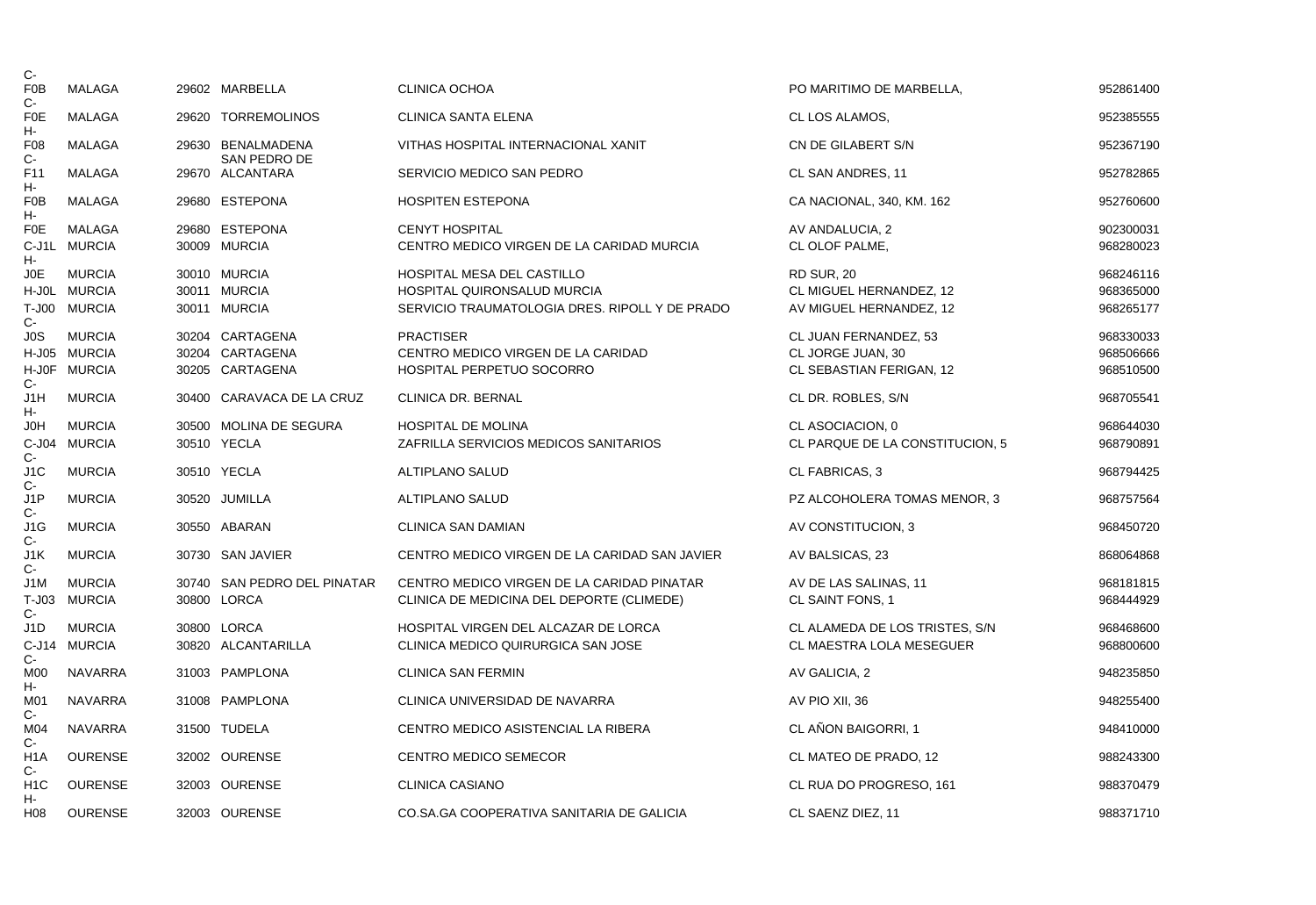| н-                              |                   |            |                            |                                       |                              |           |
|---------------------------------|-------------------|------------|----------------------------|---------------------------------------|------------------------------|-----------|
| H <sub>0</sub>                  | <b>OURENSE</b>    |            | 32003 OURENSE              | CENTRO MEDICO EL CARMEN               | AV HABANA, 92                | 988223400 |
| $C-$<br>H <sub>11</sub><br>$C-$ | <b>OURENSE</b>    |            | 32300 O BARCO D VALDEORRAS | VALDEOMEDIC                           | CL ACADEMIA DEQUIDT, 6       | 988320582 |
| H <sub>0</sub> 7                | <b>OURENSE</b>    |            | 32500 CARBALLINO           | <b>CLINICA ALAMEDA</b>                | CL ALAMEDA, 4 Y 6, 0         | 988270463 |
| $C-$<br>H <sub>03</sub>         | <b>OURENSE</b>    |            | 32600 VERIN                | POLICLINICO COSAGA VERIN              | CL ELLE, 34                  | 988411278 |
| C-<br><b>K0D</b>                | <b>ASTURIAS</b>   |            | 33004 OVIEDO               | CLINICA CERVANTES                     | CL CERVANTES, 20             | 985236463 |
| н-<br>K01                       | <b>ASTURIAS</b>   |            | 33012 OVIEDO               | <b>CLINICA ASTURIAS</b>               | CL NARANJO DE BULNES, 4      | 985286000 |
| н-<br>K <sub>0</sub> A          | <b>ASTURIAS</b>   |            | 33080 OVIEDO               | CENTRO MEDICO DE ASTURIAS             | CL CTRA. OVIEDO-MADRID,      | 985250300 |
| н-<br>K <sub>0</sub> G          | <b>ASTURIAS</b>   |            | 33204 GIJON                | CK SENIOR COVADONGA                   | CL GENERAL SUAREZ VALDES, 40 | 985365122 |
| $C -$<br>K03                    | <b>ASTURIAS</b>   |            | 33204 GIJON                | <b>HOSPITAL BEGOÑA</b>                | AV PABLO IGLESIAS, 92        | 985367711 |
| н-<br>K00                       | <b>ASTURIAS</b>   |            | 33400 AVILES               | <b>CLINICA ROZONA</b>                 | CL ALVAREZ ACEBAL, 12        | 985567699 |
| $C -$<br><b>K0M</b>             | <b>ASTURIAS</b>   |            | 33500 LLANES               | CLINICA CASTILLO DE LLANES            | CL CELSO AMIEVA, 12          | 985401891 |
| $C-$<br>K04                     | <b>ASTURIAS</b>   |            | 33600 MIERES               | CLINICA DR. BARRERO PASARIN           | CL DOCE DE OCTUBRE, 13       | 985461134 |
| н-<br>K <sub>0</sub> C          | <b>ASTURIAS</b>   |            | 33700 LUARCA               | <b>HOSPITAL DE LUARCA</b>             | CL VILLAR,                   | 985470707 |
| н-<br>O05                       | PALENCIA          |            | 34005 PALENCIA             | HOSPITAL RECOLETAS PALENCIA           | AV SIMON NIETO, 31           | 979747700 |
| $C -$<br>O <sub>OL</sub>        | <b>PALENCIA</b>   |            | 34880 GUARDO               | <b>CLINICA REBECA BASCONES</b>        | AV CASTILLA Y LEON, 6        | 979816575 |
| н-<br>R <sub>02</sub>           | <b>LAS PALMAS</b> |            | 35001 LAS PALMAS           | <b>CLINICA SAN ROQUE</b>              | CL DOLORES DE LA ROCHA, 5    | 928339000 |
| н-<br>R <sub>03</sub>           | LAS PALMAS        |            | 35005 LAS PALMAS           | CLINICA SANTA CATALINA                | CL LEON Y CASTILLO, 292      | 928291034 |
| н-<br><b>R00</b>                | <b>LAS PALMAS</b> |            | 35007 LAS PALMAS           | CLINICA NTRA. SRA. PERPETUO SOCORRO   | CL LEON Y CASTILLO, 407      | 928499900 |
| н-<br><b>R0H</b>                | LAS PALMAS        |            | 35100 S.BARTOLOME TIRAJANA | HOSPITAL SAN ROQUE MASPALOMAS         | CL MAR DE SIBERIA, 1         | 928063616 |
| н-<br>R <sub>0</sub> D          | <b>LAS PALMAS</b> |            | 35100 SAN AGUSTIN          | ROCA GESTION HOSPITALARIA             | CL BUGANVILLA, 1             | 928769004 |
| н-<br>R <sub>01</sub>           | <b>LAS PALMAS</b> |            | 35510 PUERTO CARMEN (TIAS) | <b>HOSPITEN LANZAROTE</b>             | CL LOMO GORDO,               | 928596100 |
| н-<br><b>RON</b>                | LAS PALMAS        |            | 35600 PUERTO DEL ROSARIO   | HOSPITAL PARQUE FUERTEVENTURA         | CL LEON Y CASTILLO, 0        | 928851500 |
| н-<br>R <sub>0</sub> G          | <b>LAS PALMAS</b> |            | 35620 CORRALEJO            | <b>CLINICA MEDICA BRISAMAR</b>        | AV NTRA. SRA. DEL CARMEN, 68 | 928536402 |
| H-H0I<br>$C -$                  | PONTEVEDRA        |            | 36001 PONTEVEDRA           | HOSPITAL QUIRONSALUD MIGUEL DOMINGUEZ | CL FRAY JUAN NAVARRETE, 9    | 986856800 |
| H <sub>10</sub><br>$C-$         | <b>PONTEVEDRA</b> |            | 36003 PONTEVEDRA           | <b>CLINICA VETERIS</b>                | CL ESTACION, 7               | 986101689 |
| HOW<br>н-                       | <b>PONTEVEDRA</b> | 36203 VIGO |                            | <b>CLINICA GAIAS VIGO</b>             | CL ECUADOR, 25               | 986221187 |
| H0D                             | <b>PONTEVEDRA</b> | 36203 VIGO |                            | CONCHEIRO CENTRO MEDICO QUIRURGICO    | CL MANUEL OLIVIE, 11         | 986411466 |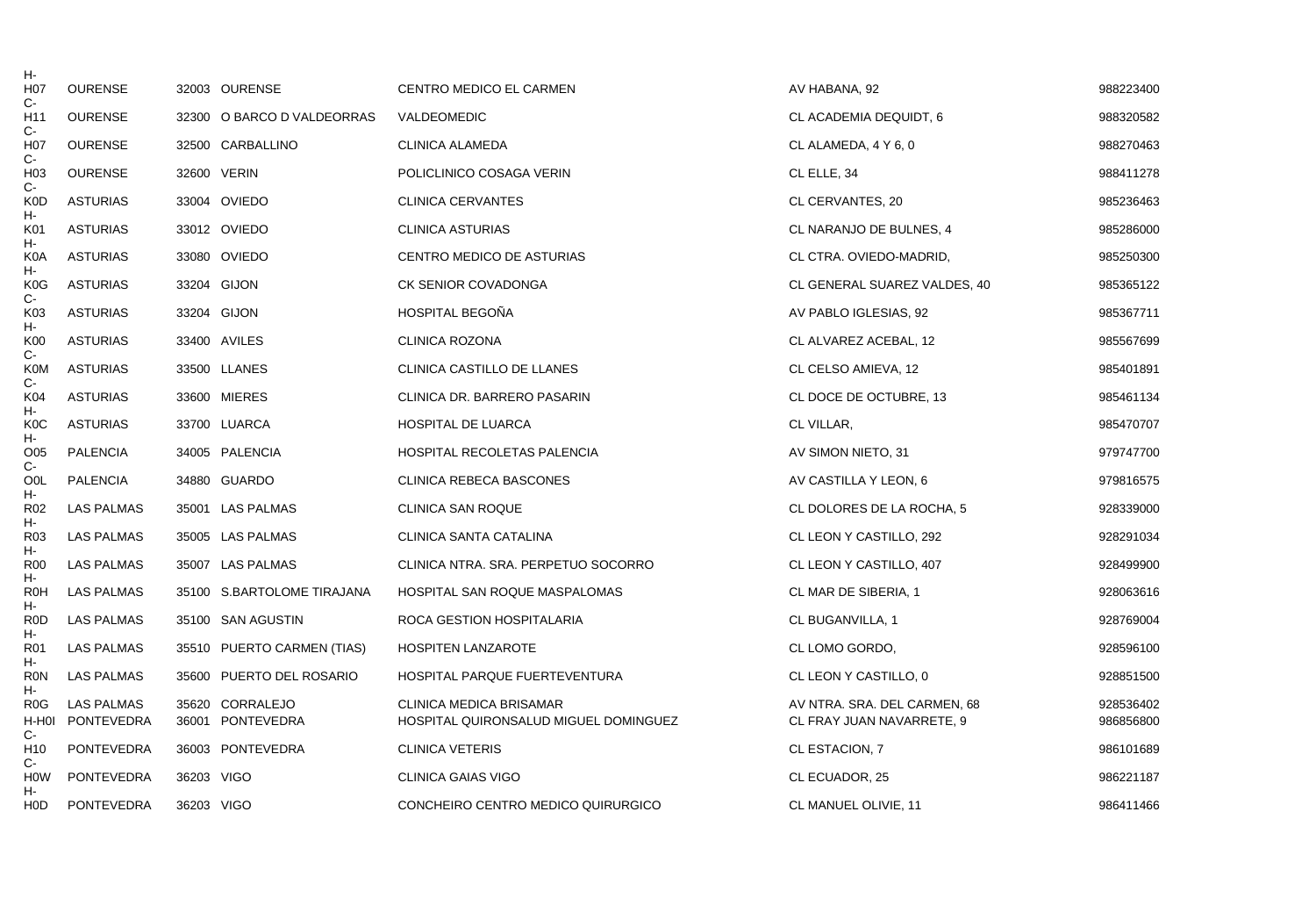| н-<br><b>HOH</b>                  | <b>PONTEVEDRA</b>                   | 36206 VIGO |                              | HOSPITAL NTRA. SRA. DE FATIMA                      | CL VIA NORTE, 48                     | 986821100 |
|-----------------------------------|-------------------------------------|------------|------------------------------|----------------------------------------------------|--------------------------------------|-----------|
| $C-$<br>H <sub>0</sub> O<br>$C -$ | <b>PONTEVEDRA</b>                   |            | 36500 LALIN                  | CLINICA VAPEBA (CL.DEZA)                           | CL C, 10                             | 986784420 |
| <b>HON</b><br>$C-$                | <b>PONTEVEDRA</b>                   |            | 36500 LALIN                  | POLICLINICO LA ROSALEDA                            | AV BUENOS AIRES, 102                 | 986787464 |
| H <sub>1</sub> B<br>$C -$         | <b>PONTEVEDRA</b>                   |            | 36600 VILAGARCIA DE AROUSA   | CENTRO MEDICO JACINTO LOPEZ                        | AV AGUSTIN ROMERO, 3                 | 986510197 |
| H <sub>04</sub><br>$C -$          | <b>PONTEVEDRA</b>                   |            | 36780 LA GUARDIA             | POLICLINICA LA GUARDIA                             | CL MANUEL ALVAREZ, 16                | 986613211 |
| H <sub>1</sub> E<br>$C -$         | <b>PONTEVEDRA</b>                   |            | 36960 SANXENXO               | <b>FISIOSALNES</b>                                 | CL CASTIÑEIROS, 2                    | 986727066 |
| <b>OOF</b><br>Ε-                  | SALAMANCA                           |            | 37005 SALAMANCA              | CLINICA MEDICA CAMPOAMOR                           | AV SAN AGUSTIN, 12                   | 923282326 |
| O04<br>$C-$                       | SALAMANCA                           |            | 37007 SALAMANCA              | FUNDACION HOSPITAL DE LA SANTISIMA TRINIDAD        | PS CARMELITAS, 74                    | 923269300 |
| O <sub>OH</sub>                   | SALAMANCA                           |            | 37500 CIUDAD RODRIGO         | DR. ALFONSO SANCHEZ                                | CL LAS ESCUELAS, 4                   | 923480408 |
| $C-$<br><b>R0F</b>                | S.C DE<br><b>TENERIFE</b>           |            | 38003 STA. CRUZ TENERIFE     | <b>CENTRO MEDICO MAPFRE SALUD TENERIFE</b>         | <b>CL JOSE HERNANDEZ ALFONSO, 26</b> | 922209461 |
| Н-<br>R <sub>0</sub> B<br>H-      | S.C DE<br><b>TENERIFE</b><br>S.C DE |            | 38001 STA. CRUZ TENERIFE     | <b>HOSPITEN RAMBLA</b>                             | CL RAMBLA SANTA CRUZ, 115            | 922291600 |
| R <sub>09</sub><br>$C-$           | <b>TENERIFE</b><br>S.C DE           |            | 38002 STA. CRUZ TENERIFE     | <b>CLINICA PARQUE</b>                              | CL MENDEZ NUÑEZ, 40                  | 922274400 |
| R <sub>0</sub> G<br>н-            | <b>TENERIFE</b><br>S.C DE           |            | 38005 STA. CRUZ TENERIFE     | <b>ICOT TENERIFE</b>                               | CL LEONCIO RODRIGUEZ, 56             | 922206270 |
| R <sub>0</sub> Q<br>$C -$         | <b>TENERIFE</b><br>S.C DE           |            | 38006 STA. CRUZ TENERIFE     | HOSPITAL QUIRONSALUD TENERIFE                      | CL POETA RODRIGUEZ HERRERA, 1        | 922270700 |
| <b>R08</b><br>н-                  | <b>TENERIFE</b><br>S.C DE           |            | 38200 LA LAGUNA              | <b>CENTRO MEDICO LA CUESTA</b>                     | CL CRTA. GENERAL DEL SUR, 17         | 922650004 |
| R <sub>0</sub> C<br>C-            | <b>TENERIFE</b><br>S.C DE           |            | 38400 PUERTO DE LA CRUZ      | <b>HOSPITEN BELLEVUE</b>                           | CL ALEMANIA, 6                       | 922383551 |
| <b>R07</b><br>н-                  | <b>TENERIFE</b><br>S.C DE           |            | 38600 GRANADILLA             | CENTRO MEDICO SAN ISIDRO                           | AV SANTA CRUZ, 128                   | 922390134 |
| R <sub>06</sub><br>н-             | <b>TENERIFE</b><br>S.C DE           |            | 38660 ARONA                  | <b>HOSPITEN SUR</b>                                | CL SIETE ISLAS, 8                    | 922750022 |
| R <sub>0</sub> P<br>C-            | <b>TENERIFE</b><br>S.C DE           |            | 38660 COSTA ADEJE            | HOSPITAL QUIRONSALUD COSTA ADEJE                   | CL URB. SAN EUGENIO,                 | 922752626 |
| R <sub>0</sub> R<br>C-            | <b>TENERIFE</b><br>S.C DE           |            | 38700 SANTA CRUZ DE LA PALMA | ATENSA                                             | CL ALVAREZ DE ABREU, 0               | 922971711 |
| R <sub>0</sub> O                  | <b>TENERIFE</b>                     |            | 38800 SAN S.DE LA GOMERA     | <b>GOMERMEDI</b>                                   | AV FRED OLSEN, S/N, 0                | 922871851 |
| $C -$<br>G <sub>00</sub>          | <b>CANTABRIA</b>                    |            | 39006 SANTANDER              | POLICLINICA GABINETE SANITARIO                     | CL GENERAL DAVILA, 60                | 942310331 |
| н-<br>G02                         | <b>CANTABRIA</b>                    |            | 39109 STA.CRUZ DE BEZANA     | <b>CLINICA MOMPIA</b>                              | AV LOS CONDES S/N, 0                 | 942584100 |
| $C -$<br><b>GOW</b>               | <b>CANTABRIA</b>                    |            | 39300 TORRELAVEGA            | SERVICIO MEDICO 24 HORAS TORRELAVEGA               | CL FELIX APELLANIZ, 13               | 942880828 |
| н-<br><b>B07</b>                  | <b>SEGOVIA</b>                      |            | 40002 SEGOVIA                | <b>CLINICA MARTIN ECKARDT</b>                      | CL SANTO DOMINGO DE SILOS, 32        | 921463819 |
| н-<br><b>B08</b>                  | <b>SEGOVIA</b>                      |            | 40003 SEGOVIA                | HOSPITAL RECOLETAS SEGOVIA NTRA. SRA. MISERICORDIA | CL DOCTOR VELASCO, 21                | 921460115 |
| С-<br>EON:                        | <b>SEVILLA</b>                      |            | 41018 SEVILLA                | <b>CENTRO MEDICO MAPFRE SALUD SEVILLA</b>          | <b>CL LUIS MONTOTO, 25</b>           | 955796975 |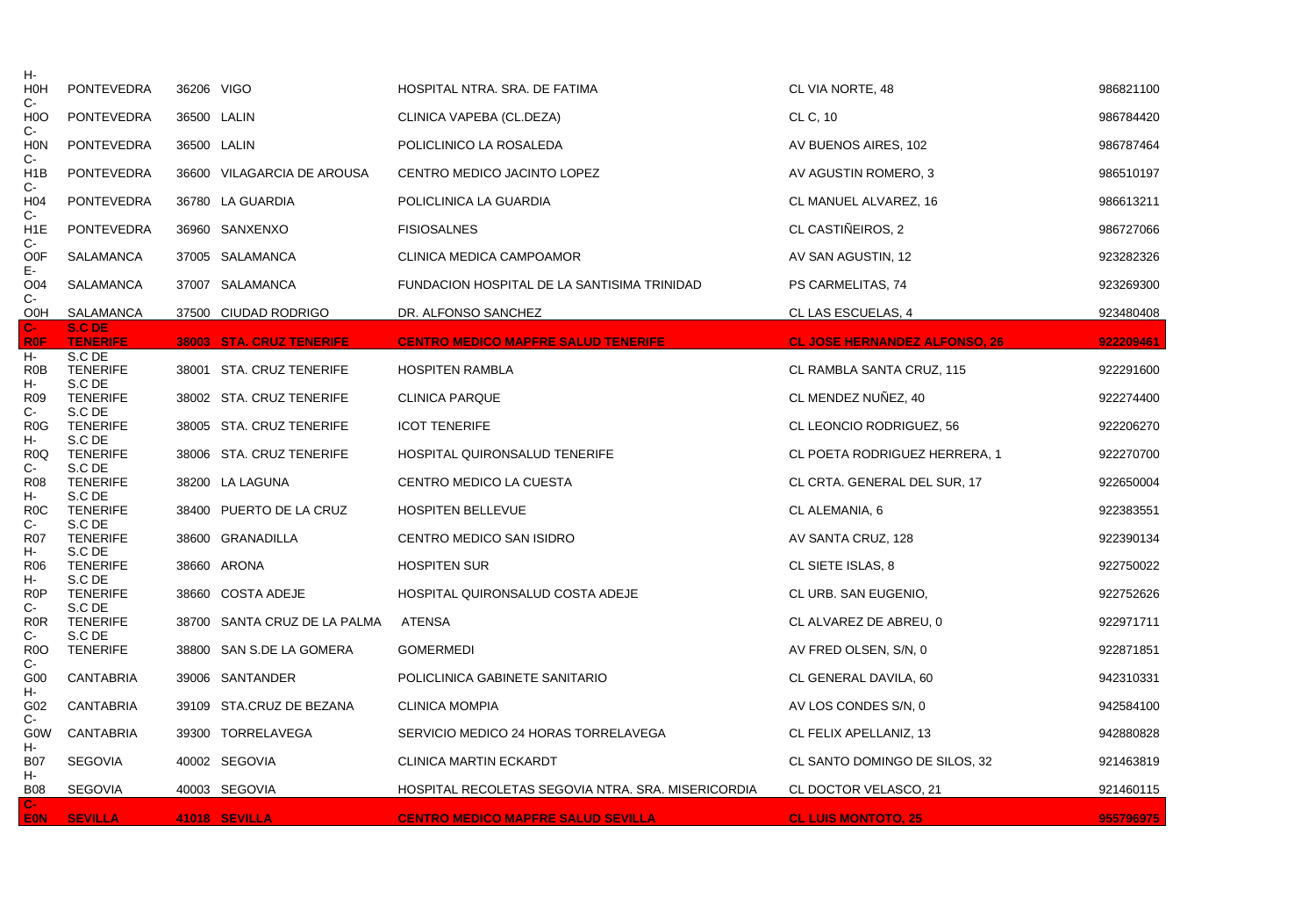| н-                        |                                         |                                  |                                                                                               |                                                            |                        |
|---------------------------|-----------------------------------------|----------------------------------|-----------------------------------------------------------------------------------------------|------------------------------------------------------------|------------------------|
| E02<br>н-                 | <b>SEVILLA</b>                          | 41010 SEVILLA                    | CLINICA ESPERANZA DE TRIANA                                                                   | CL SAN JACINTO, 87                                         | 954330100              |
| <b>E0K</b><br>Н-          | <b>SEVILLA</b>                          | 41013 SEVILLA                    | HOSPITAL QUIRONSALUD SAGRADO CORAZON                                                          | CL RAFAEL SALGADO, 3                                       | 954937676              |
| EOM<br>н-                 | <b>SEVILLA</b>                          | 41018 SEVILLA                    | <b>CLINICA SANTA ISABEL</b>                                                                   | CL LUIS MONTOTO, 100                                       | 954919003              |
| E <sub>0</sub> C<br>C-    | <b>SEVILLA</b>                          | 41703 DOS HERMANAS               | <b>HOSPITAL SAN AGUSTIN</b>                                                                   | CL PROLONGACION DR. FLEMING,                               | 955050570              |
| M01<br>M-                 | <b>SORIA</b>                            | 42003 SORIA                      | <b>CENTRO MEDICO PAMA</b>                                                                     | CL RONDA ELOY SANZ VILLA, 2                                | 975228052              |
| C <sub>00</sub><br>Н-     | <b>TARRAGONA</b>                        | 43001 TARRAGONA                  | DR. HERNANDEZ GUERRERO                                                                        | RA NOVA, 103                                               | 977250000              |
| D <sub>0</sub> C<br>н-    | <b>TARRAGONA</b>                        | 43003 TARRAGONA                  | <b>HOSPITAL SANT PAU I SANTA TECLA</b>                                                        | CL RAMBLA VELLA, 4                                         | 977259900              |
| D <sub>O</sub> H<br>C-    | <b>TARRAGONA</b>                        | 43500 TORTOSA                    | <b>TORTOSA SALUT</b>                                                                          | PZ JOAQUIM BAU, 6                                          | 977588200              |
| C <sub>22</sub><br>н-     | <b>TARRAGONA</b>                        | 43500 TORTOSA                    | EBRE CLINIC SERVEIS MEDICS                                                                    | CL ARGENTINA, 25                                           | 977448095              |
| C <sub>0</sub> O<br>C-    | TARRAGONA                               | 43700 EL VENDRELL                | POLICLINICA COMARCAL DEL VENDRELL                                                             | AV SANTA OLIVA, 51                                         | 977660140              |
| C <sub>1</sub> L<br>$C-$  | <b>TARRAGONA</b>                        | 43740 MORA D'EBRE                | HOSPITAL COMARCAL MORA D'EBRE                                                                 | CL BENET MESSEGUER, S/N,                                   | 977401674              |
| C <sub>1</sub> M          | TARRAGONA                               | 43870 AMPOSTA                    | HOSPITAL COMARCAL D'AMPOSTA                                                                   | CL JACINT VERDAGUER, 11                                    | 977700050              |
| С-                        | C-I1U TERUEL                            | 44002 TERUEL                     | POLICLINICA TERUEL                                                                            | CR CASTRALVO, 17                                           | 978620780              |
| N <sub>0</sub> S<br>C-    | <b>TERUEL</b>                           | 44413 VALDELINARES               | * ATENCION SANITARIA DEPORTIVA UTE. CM VALDELINARES                                           | CT CTRA.ALCALA-VALDELINARES, S/N,                          | 619637321              |
| <b>NOR</b><br>$C -$       | <b>TERUEL</b>                           | 44459 CAMARENA D LA SIERRA       | * ATENCION SANITARIA DEPORTIVA UTE.CM.JAVALAMBRE                                              | CL CERRO JAVALAMBRE., 1                                    | 978768600              |
| <b>NOW</b><br>Н-          | <b>TERUEL</b>                           | 44600 ALCAÑIZ                    | ASIST. MEDICA PRIMARIA Y ESPECIALIZADA                                                        | CL BELMONTE DE SAN JOSE, 21                                | 978838649              |
| L <sub>0</sub> G          | <b>TOLEDO</b>                           | 45005 TOLEDO                     | HOSPITAL QUIRONSALUD TOLEDO                                                                   | CL URBANIZACION TRES CULTURAS.                             | 925266100              |
| $C-$                      | T-L0A TOLEDO                            | 45005 TOLEDO                     | UNIDAD DE TRAUMATOLOGIA DR. ROMERO                                                            | CL URBANIZACION TRES CULTURAS,                             | 925266100              |
| L <sub>1</sub> H<br>$C -$ | <b>TOLEDO</b>                           | 45300 OCAÑA                      | MAYOR OCAÑA SANIDAD                                                                           | CL FRIAS, 3                                                | 925121071              |
| L <sub>1</sub> B          | <b>TOLEDO</b>                           | 45600 TALAVERA DE LA REINA       | HOSPITAL QUIRONSALUD TALAVERA                                                                 | AV FRANCISCO DE AGUIRRE, 8                                 | 925722036              |
|                           | H-L06 TOLEDO                            | 45600 TALAVERA DE LA REINA       | CLINICA MARAZUELA                                                                             | AV EXTREMADURA, 5                                          | 925815281              |
|                           | <b>C-I1K VALENCIA</b><br>C-I1V VALENCIA | 46010 VALENCIA<br>46006 VALENCIA | <b>CENTRO MEDICO MAPFRE SALUD VALENCIA</b><br>CENTRO VALENCIANO ESPECIALIZADO EN SALUD FIVASA | <b>PZ LEGION ESPAÑOLA, 13</b><br>CL JUAN RAMON JIMENEZ, 28 | 962565760              |
|                           | H-IOD VALENCIA                          | 46010 VALENCIA                   | HOSPITAL QUIRONSALUD VALENCIA                                                                 | AV BLASCO IBAÑEZ, 14                                       | 963732453<br>963690600 |
| Н-<br>J0A                 | <b>VALENCIA</b>                         | 46015 VALENCIA                   | HOSPITAL NISA 9 DE OCTUBRE                                                                    | CL VALLE DE LA BALLESTERA, 59                              | 963179100              |
|                           | H-104 VALENCIA                          | 46021 VALENCIA                   | CLINICA CASA DE LA SALUD                                                                      | CL DR. MANUEL CANDELA, 41                                  | 963897700              |
|                           | H-I0E VALENCIA                          | 46100 BURJASSOT                  | <b>HOSPITAL IMED VALENCIA</b>                                                                 | AV DE LA ILUSTRACION, 1                                    | 963003005              |
|                           | C-I1J VALENCIA                          | 46113 MONCADA                    | CLINICA LABORAL MONCADA                                                                       | CL LA CLOSA, 27                                            | 961394628              |
|                           | C-I1M VALENCIA                          | 46520 SAGUNTO                    | <b>CLINICA MORVEDRE</b>                                                                       | CL TALLERES, 17                                            | 960656642              |
|                           | C-I1R VALENCIA                          | 46600 ALZIRA                     | <b>CLINICA TECMA</b>                                                                          | AV DRET DE REUNIO, 6                                       | 962455892              |
|                           | C-I06 VALENCIA                          | 46700 GANDIA                     | CENTRO MEDICO GANDIA                                                                          | CL DAIMUZ, 26                                              | 962874740              |
|                           | H-I09 VALENCIA                          | 46740 CARCAIXENT                 | <b>HOSPITAL NISA AGUAS VIVAS</b>                                                              | CT ALZIRA - TABERNES KM.11,                                | 962588800              |